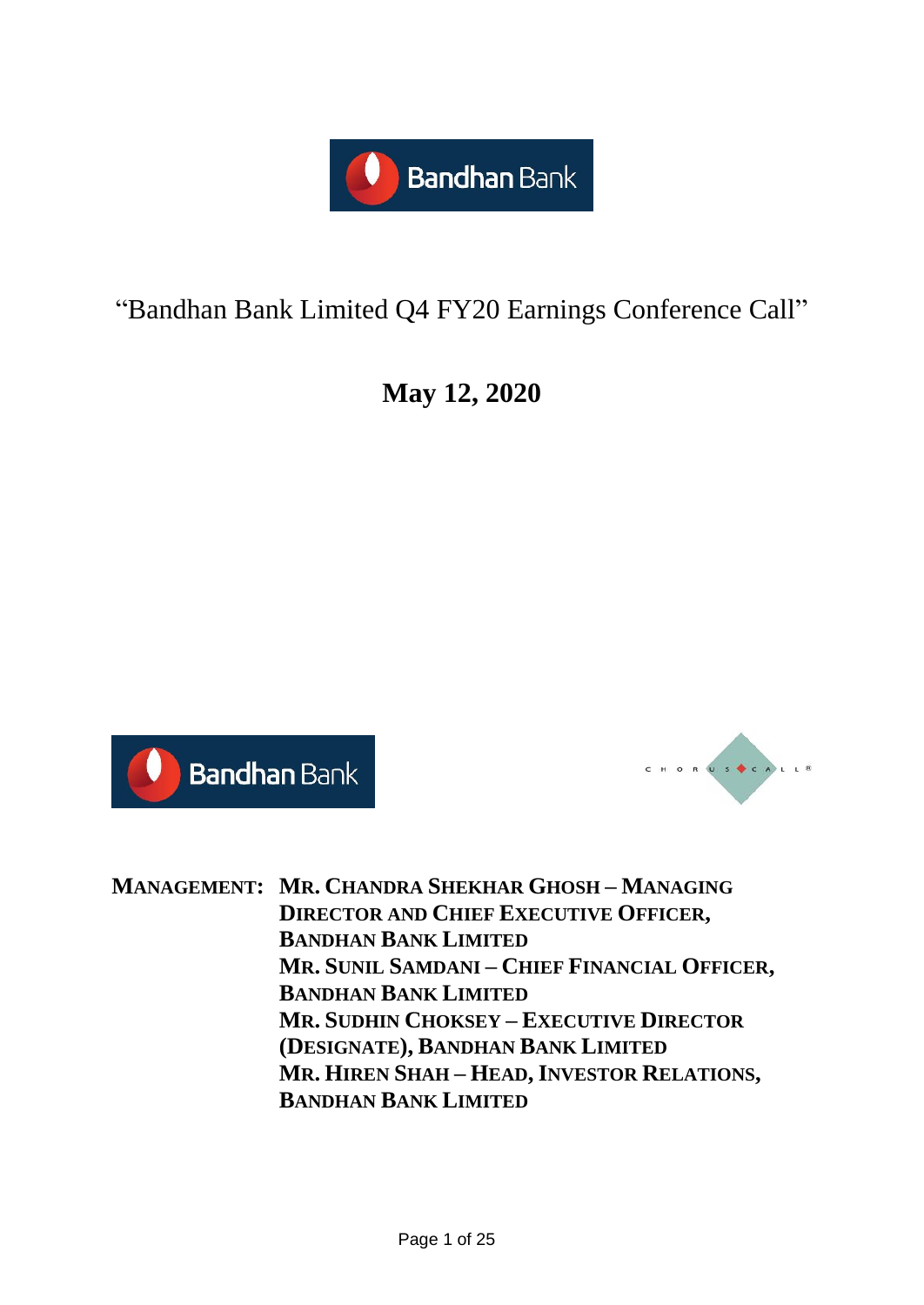**Moderator:** Ladies and gentlemen, good day. And welcome to the Bandhan Bank Limited Q4 Earnings Conference Call. As a reminder, all participant lines will be in the listen-only mode. And there will be an opportunity for you to ask questions after the presentation concludes. Should you need assistance during the conference call, please signal an operator by pressing "\*" then "0" on your touchtone phone. Please note that this conference is being recorded. I would now like to hand the conference over to Mr. Hiren Shah. Thank you and over to you sir.

**Bandhan** Bank

**Hiren Shah:** Thank you, Janise. Good evening, everyone. And thanks for joining this conference call. We are glad to welcome you all to discuss Bandhan Bank's business and financial performance for the quarter ending March 2020. Along with that, we will also take the opportunity to update on the recent development in the industry as well as Bandhan Bank.

> To discuss all these in details, I have got with me our Founder, Managing Director and CEO, Mr. Chandra Shekhar Ghosh; our Executive Director (Designate), Mr. Sudhin Choksey; our Chief Financial Officer, Mr. Sunil Samdani; and myself Hiren Shah, Head of Investor Relations. Now, I would like to request our Founder, MD & CEO, Mr. Chandra Shekhar Ghosh to brief you all about the financial performance of the company and developments during the quarter. Over to you sir.

**Chandra Shekhar Ghosh:** Thank you, Hiren. So, welcome to all of you. This is the Bandhan Bank's fifth financial year result, and since the five years we are running this bank, that closing of the year is very very challenging period. And all of you know that. In the last 10 days of March we have not been in the business, and that our disbursement collections have not happened. After that also in this situation bank performance even the strong growth has come. The bank's growth has come yearon-year 54.96%, which is the profit that has been done in the bank Rs. 3,024 crores. And at this time, also this quarter we have additionally provisioned Rs. 690 crores on the basis of standard asset against the potential impact on COVID-19. And so that otherwise this is profit would have been Rs. 3,408 crores. So, now, we say that after taking this provision, the profit has come Rs. 3,024 crores, which is year-over-year basis 54.96%. And last quarter profit has come Rs. 517 crores, but if we will not consider in that the Rs. 690 crores as provision extra, so our profit in this quarter will be Rs. 902 crores.

> So, coming to the advance. Advance we have been seeing that our growth has come 60.46% and the portfolio is at Rs. 71,846 crores compared to the last financial year, that consists of growth. If we come to the deposit, we have a very strong deposit base of the bank. And we are seen that the deposit growth has come to 32.04% and the deposits **-** total amount is Rs. 57,082 crores. And the micro banking deposit is 6% nearly, and very strong is our retail deposit 78.4% and our retail deposit has been grown, eastern region 32% but non east 51% growth has come of the deposit. And gross NPAs are 1.48% and as on March 31, 2020, and net NPA 0.58%. If you see the gross NPA from the last quarter, last quarter it was 1.93%, has come down 1.48%, net NPA from 0.81% in the last quarter it has come 0.58%

**Moderator:** Sir, we lost your audio for a minute. Could you please repeat yourself?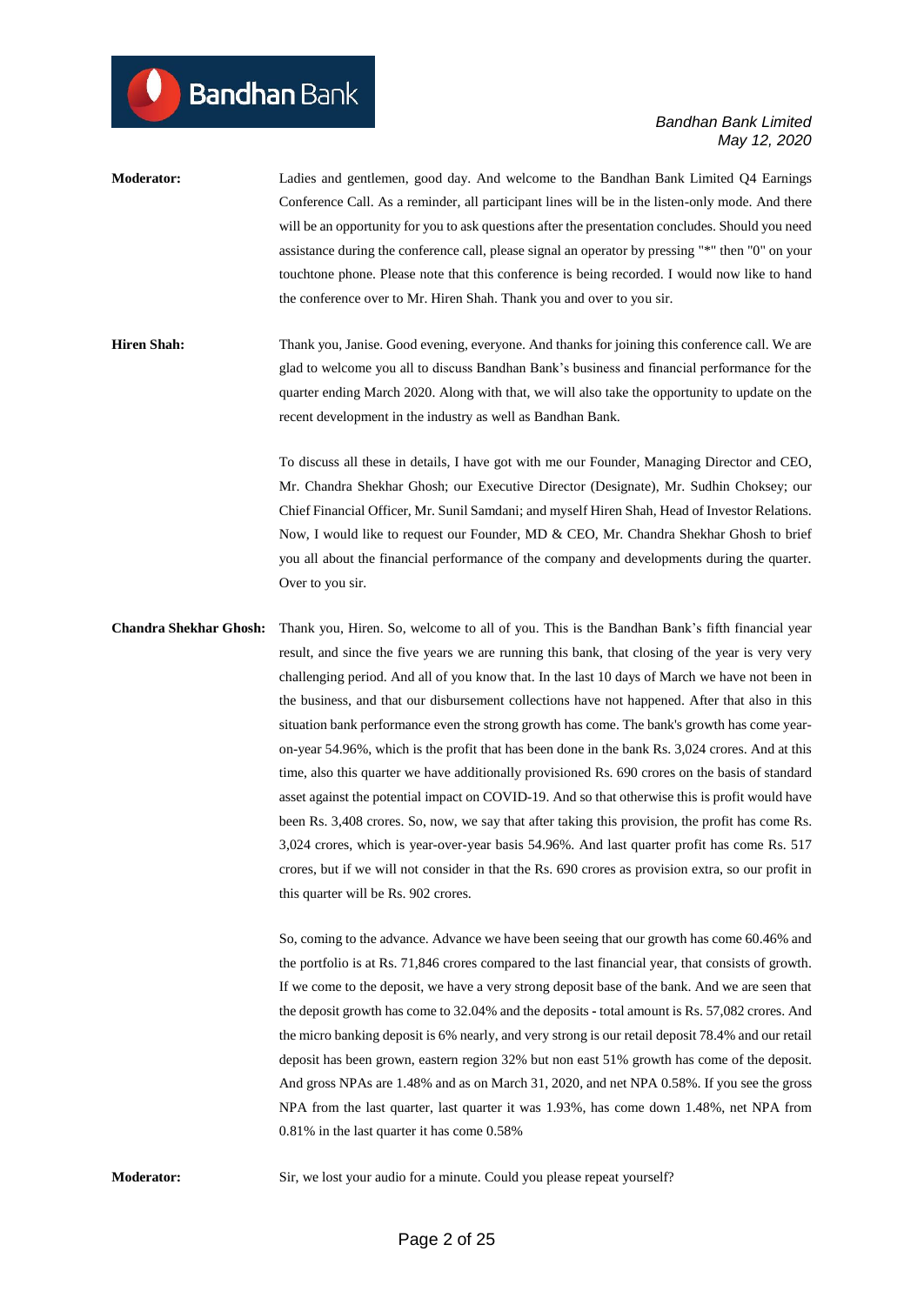**Bandhan** Bank

**Chandra Shekhar Ghosh:** Okay. I said that the deposits growth has come 32.04% which is the amount wise Rs. 57,082 crores is the deposit. Out of this deposit, very strong in the bank is the retail deposit at 78.4%, and eastern region deposit growth has come 32% but a non-East zone deposit has come 51%. And this is the deposit is a very strong whatever the balance today, it is higher than the March balance. And coming to the gross NPA of 1.48%, which was in the last quarter 1.93%, it has been reduced. And the net NPA has come 0.58% from the last quarter 0.81%. It is also reduced. ROA 3.64%. If we are not accounting Rs. 690 crores additional provision, it will be near to the last time, which is 4.11%. ROE 21.07% and the bank has an extraordinarily strong capital adequacy ratio of 28.04%. And out of that, our Tier 1 out of that is 25.78%. Cost to income ratio has come down from the last year, it was 32.58%, now it is 30.82%. Even it is down from that last quarter also. And net interest income grows by 33.57% **-**to Rs. 6,224 crores and non-net interest income, that has also come Rs. 1,549 crores for the year. And fee income out of total income 12.46% which was the last year 11.54%. Our NIM, which is the same from the last quarter, last quarter it was 7.91%, now it will come to 8.12%.

> CASA 36.84% and our banking outlet -4,559 banking outlet, 485 ATMs, and the customers are 20.10 million, and employee 39,750. So, these are the total figure whatever I say that we achieved on that. I give the thank you to all of you and thank you my team and the Board for all of their help to help us to perform on this much of the business. We are trying to do in the future that is the more diversified of the loan book. And more secured book we would like to continue like affordable housing and geographically expansion also we would like to continue across the country. So, thank you to all of you. If you have a questions, I would -like to take that opportunity. Please.

**Moderator:** Thank you very much. Ladies and gentlemen, we will now begin the question-and-answer session. We take the first question from the line of Prashant Poddar from ADIA. Please go ahead.

**Prashant Poddar:** A lot of details in the presentation, thank you for that too. Sir, if you can help us understand what is happening separately in green, orange or red zones in terms of business activity as to what is happening, what is not happening, how are customers responding? If you could also help us understand percentage of your customers who are actually seeing a sizable impact on their business? We see resilient low impact in marginal impact, but these are subjective, these are views. In reality, what percentage of customers are able to do business and collect some revenues and what percentage of customers are really impacted enough to kind of not be able to pay for some time? And is there a certain percentage of customers you can tell us which will not be able to be back in business and could be a permanent loss for you? And based on this, any assessment of credit cost range for the full year?

**Chandra Shekhar Ghosh:** Okay. Thank you for this question. It is a very tough time of the year and whatever we are not going to predict on the basis of history anything. But one or two points which I learned from my field, when we are contacted the customer, 95% to 97% customers we have been conducted in the regular basis. And a couple of customers I talked and my senior team member also talked on that, what is their views and the overall perspective at that? They are not able to come out from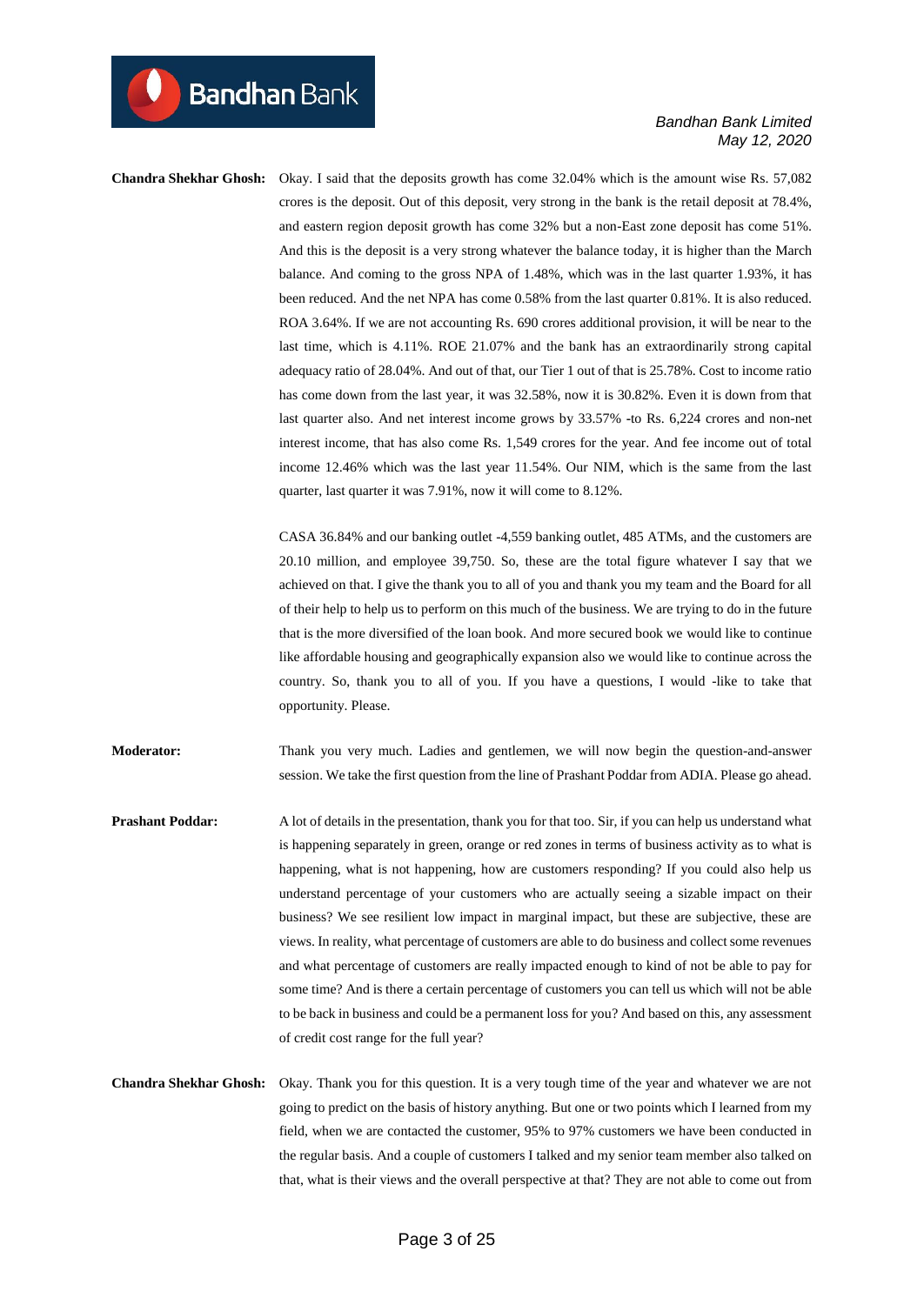their home. That means the lockdown, they say that until the lockdown is not open and you are not able to come and we also not maybe come to your office, so that is a big challenge for all of us on that. But their feedback of that is that lockdown will be open, there will be another four to six weeks needed to normalize. And they say that they will repay and normalizing it if you can give four to six weeks' time to us. I feel that maybe another four weeks can be added but this depends on that when the lockdown opens, and people will start coming.

Second point I find out on that, that my 50% of the customer are in bulk of this agri alike, which is the agriculture crop has come very good, their income is coming good. But they are also ready to come to the office to repay on that. So that is the one side you see that and depends on lockdown. And food and food processing, we have another 20%. 70% of the customers have the essential goods business. So, that these people, their business some of them, many of them are business is running and they have not lost their money. So, that decision, this is one advantage I feel that we are like find, and it will be immediately start and they are starting to this the repayment on that. So, these are the overall. But these people, another thing I have been trying to find out, these people are very high risk takers, because when they are seeing, they have been seeing some of the business is a little bit disturbed, they will change the business other way. If I see that the Toto (Auto), people have not been able to move from one area to another area, toto income has been closed, but they are using this toto to sell the vegetables from door to door. That is to say, these people are very keen about it and they utilize money, and not lost their money. The previous experience I also seen that. So I hope that after the lockdown opens, they return back to their business and coming forward to repay their outstanding.

- **Prashant Poddar:** So Mr. Ghosh, just a kind of a bit of a macro question, but, I mean, there are questions being raised about the whole business model wherein the lowest denominator will see the highest impact in this kind of economic environment, and we haven't seen a lot of support yet coming from the government. In absence of that, is there a likelihood of very high impact on asset quality in the medium-term?
- **Chandra Shekhar Ghosh:** If you see that the asset quality, that means our asset quality depends on my customers' asset quality. So if we see that the asset quality of the customer lost, if it is a natural calamity has come, flood, we have seen that in Fani, in different way we have been seeing that. So that time they lost their asset, they lost their money, they lost their house. And that time also if you resent one of the incident in Fani in Orissa, we saw that. And that's why we have lost 1% of the other business book on the portfolio. So, though it is rest of industry have been lost in the 6.5% as per credit bureau data. So I say that in this time they have not lost their shop, not lost their house, not lost their business. See, that is the thing, they are not getting the business running. So that is the challenge on this time. This time is a better, earlier whatever that we say that the macro and other things on that. And these people will get very quick revival once they able to restart as far as their business goes, so it will be like to open the lockdown immediately people started to move back. So there their toto, their auto and their shop, everything will be very picked up quick on that. So that is the one hope we find out in this segment.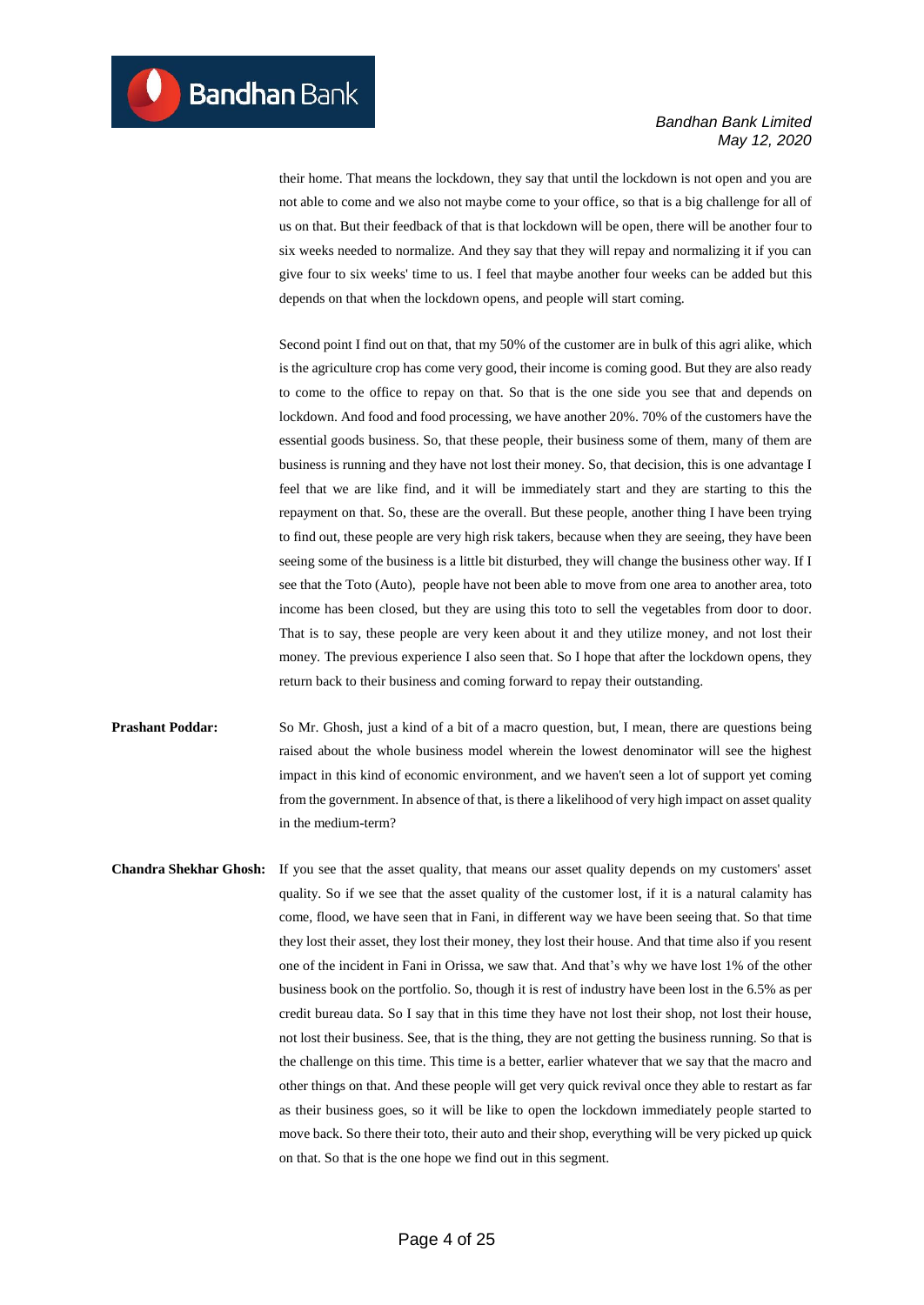**Prashant Poddar:** Okay. Sir, one last question, sorry, which is about, we are hearing from a bank also which operates in microfinance that there has been instances and measurable instances of politicians interfering in the whole cycle. I mean, wherein they are asking customers that they don't need to pay, etc. Would you see that as any risk in any parts of the regions that you operate in?

**Bandhan** Bank

- **Chandra Shekhar Ghosh:** No, this is a good time now, all the people who are in the administration, government and political opposition, everyone tried to help to the public.
- **Moderator:** Thank you. We take the next question from the line of Karthik Chellappa from Buena Vista Fund. Please go ahead.
- **Karthik Chellappa:** Sir, my first question is, could you please share the thought process behind arriving at this Rs. 690 crores of standard provisioning? Is it a blanket provisioning which you have made on your loans or have you identified a certain stock of loans which you feel risky and taken a higher provision on that?
- **Sunil Samdani:** So Karthik, the situation that we are in is very unique, but we still have to do an assessment of risk. So we have done our assessment of risk based on two, three factors. One is the industry in which these customers are doing business, how that industry is faring. So that's one way we looked at, accordingly we estimated the loss rates into those industries. The other way we looked at is our prior experience of handling challenges, because you can't get a similar comparison. But broadly, you can find a comparison where the business ability of the customer gets impacted due to natural calamity. So we have looked at last five large challenges that we have faced in the industry, namely GST, demonetization, UP farm loan waiver, Fani Cyclone in Orissa and the Assam crisis that we had. If you break these five events, challenges, broadly three of them are something where the ability issue or the business had got impacted, whether it's Cyclone Fani, or it is GST or demonetization. So what we have seen, consistently there are two messages here. One is that we have consistently performed better than industry, across all kinds of challenges, across all geographies, not only in our core areas.Further whenever the challenges have the ability issue, where the business gets impacted, the losses are relatively less,. There we have seen the loss rates have been in the range of 0.5% to 1.5% incremental. But when the issue comes to the willingness issue or the credit culture issue, where we look at the UP farm loan waiver or the Assam crisis, where the businesses were running normal, but the customers were instigated not to pay, there we have seen a relatively higher loss rates of about 3% to 4%. We believe this current issue is the ability issue, it's a pandemic, so once the lockdown is lifted and the situation improves, these customers will bounce back quickly. And accordingly, we have conservatively taken a provision looking at both micro banking, affordable housing and MSME portfolio.
- **Karthik Chellappa:** So, this Rs. 6.9 billion, is this like a provision that you have taken just for the quarter so next quarter you will again assess or do you think this is reasonably sufficient until the time the lockdown is actually lifted?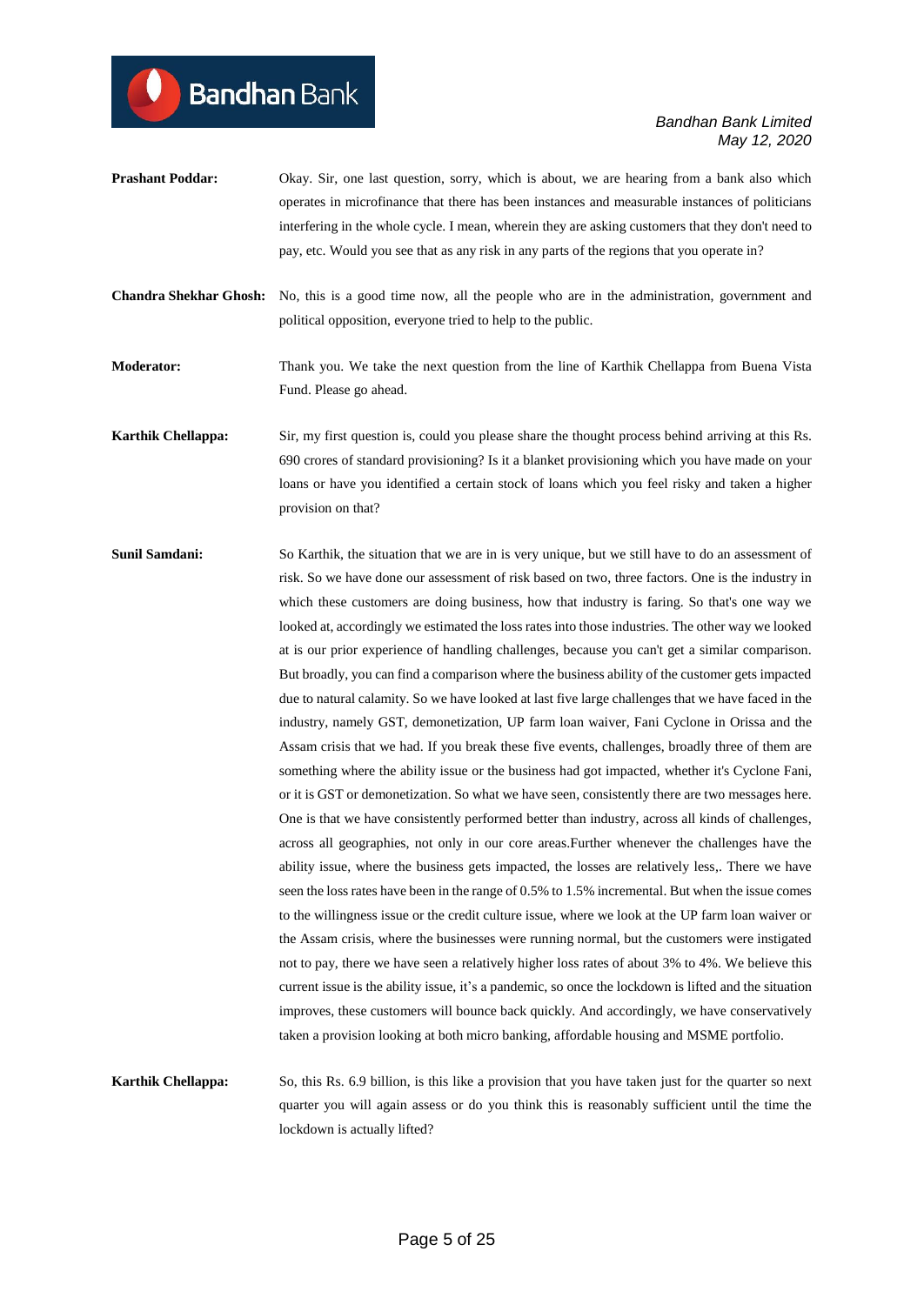- **Sunil Samdani:** See, we have taken Rs. 6.9 billion this quarter, in addition to that we have Rs. 3.1 billion already as an additional standard asset provision that we carry in our books. So both put together is about Rs. 10 billion. And the way we assess risk today, assuming that the economy and the country starts opening up in next 15 to 20 days, we believe this provision that we are carrying, based on our assessment, of course, we will have to keep evaluating as the days go by. But currently, it looks like this is the provision.
- **Karthik Chellappa:** Got it. Because another way I thought about this is, in your disclosure of the marginal impact of loans worth about Rs. 2,700-odd crores, the general provisions that you have taken of Rs. 690 crores effectively works out to a 25% provision. So is that one way also that you can look at it, that you have identified the most vulnerable segments, out of that you have taken a quarter of them as basically a standard provision, for the time being?
- **Sunil Samdani:** See, it's a combination of all, we can't just say that this is the most vulnerable section and hence 25%, because these businesses in rural area won't get impacted so much, because there we have not seen the COVID impact so much. And if you look at our distribution, about 81% of distribution is in the area which has contributed only 5% of the COVID cases for the country. So it's a mix of both where the businesses are of our customers and the industry in which they are operating in.
- **Karthik Chellappa:** Got it. Sir one more question on the non-micro part, so if I just look at the moratorium availed across mortgages, SME, the highest is supposedly the NBFC MFI segment, which is about 59%. How should we read this? Because there is also a commentary which is saying that you have enough deposits in your account, which equals to the first quarter instalments. So if I club this together, how would you assess the risk of this portfolio?
- **Sunil Samdani:** See, for NBFC MFI, it is very natural to ask for moratorium because they have in-turn given moratorium to their customers, because the microfinance require those type of collection. So this was very natural for them to offer. So what we have seen in the cases where we have given loan to NBFC MFI, their liquidity position currently is fairly stable, but they want to preserve cash till the time they start the collections. So that's why if you see their deposits with us are almost four to five months of instalments that they need to pay to us. But they still have asked for moratorium. So they want to preserve cash, because they have in-turn given moratorium to their customers. So that's how we should read it.
- **Karthik Chellappa:** Got it. And just one clarification, in the marginal impact sector, there is one sector which is basically called other transportation, which is basically the third largest component of the micro loans. What exactly would those sectors pertain to?
- **Sunil Samdani:** This would largely pertain to auto rickshaw and the taxi.
- **Karthik Chellappa:** Okay. And this mix would by and large be similar to micro loan mix, I mean, like 60% would still be West Bengal, Assam, 40% would be non these two states?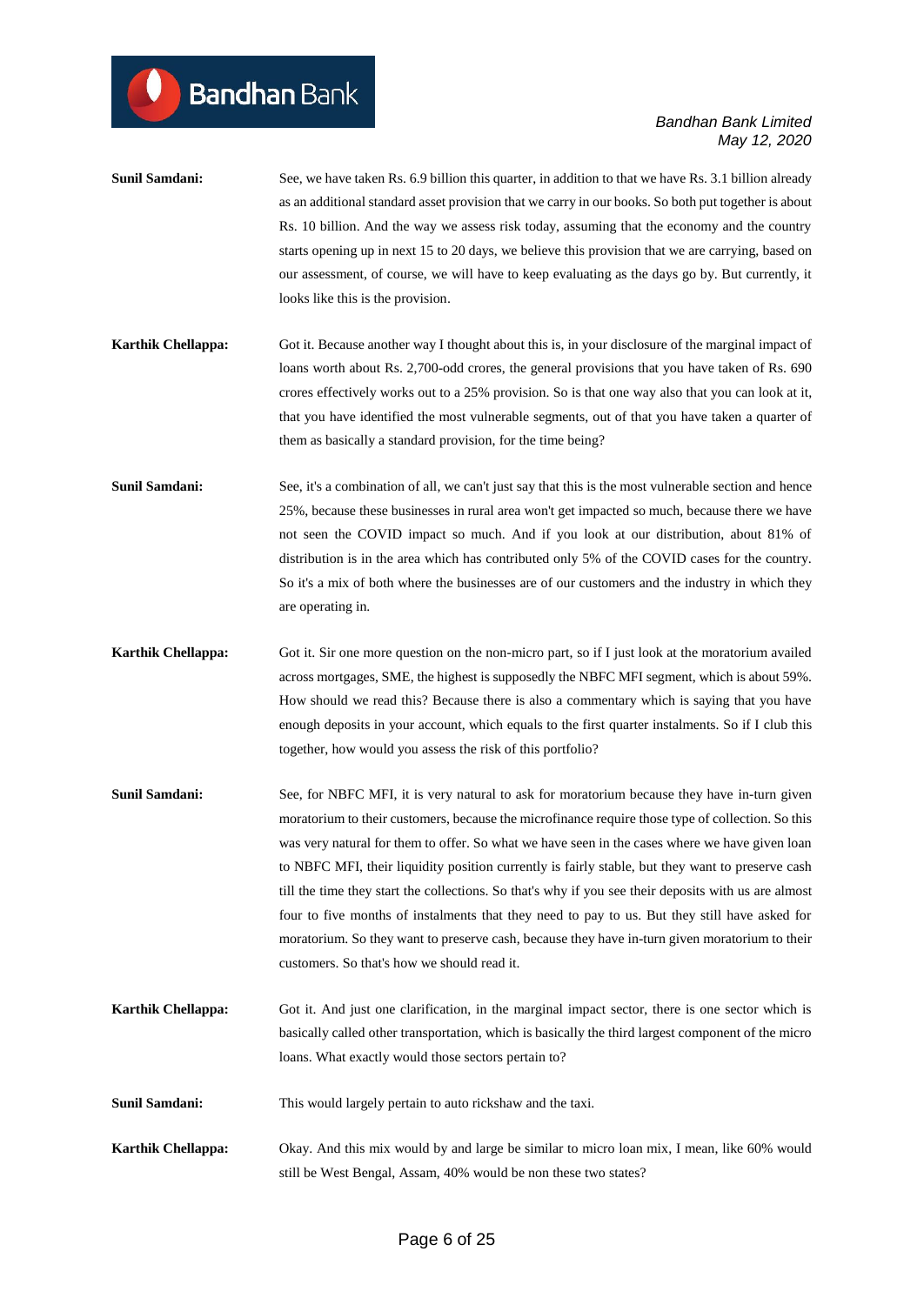## Bandhan Bank  $\boldsymbol{\mathsf{Q}}$

*Bandhan Bank Limited May 12, 2020*

| Sunil Samdani:                | Yes.                                                                                                                                                                                                                                                                                                               |
|-------------------------------|--------------------------------------------------------------------------------------------------------------------------------------------------------------------------------------------------------------------------------------------------------------------------------------------------------------------|
| Karthik Chellappa:            | Thank you very much, sir. I will come back in queue for more questions, if any. Wish you and<br>team a very good health and all the very best.                                                                                                                                                                     |
| <b>Sunil Samdani:</b>         | Thank you.                                                                                                                                                                                                                                                                                                         |
| <b>Moderator:</b>             | Thank you. Next question is from the line of Deepak Gupta from Reliance Nippon Life. Please<br>go ahead.                                                                                                                                                                                                           |
| <b>Deepak Gupta:</b>          | If you could just give us some details in terms of your total AUM, how much of it will be arising<br>from the areas where lockdown has been lifted, basically from green and orange zone? And how<br>much would it be from the red zone?                                                                           |
| <b>Chandra Shekhar Ghosh:</b> | 43% is in the green zone and another 33% is in the amber zone, and about 24% in the red zone.                                                                                                                                                                                                                      |
| <b>Deepak Gupta:</b>          | Understand. And sir, if you could give us details of your par less than 30 days, how is that<br>number looking like presently?                                                                                                                                                                                     |
| Sunil Samdani:                | Yes. So between all the three verticals, micro housing and SME, about 3% of our book is zero<br>plus.                                                                                                                                                                                                              |
| <b>Deepak Gupta:</b>          | Okay. And 30 plus would be how much?                                                                                                                                                                                                                                                                               |
| <b>Sunil Samdani:</b>         | And 30 plus is 2.2%.                                                                                                                                                                                                                                                                                               |
| <b>Deepak Gupta:</b>          | Okay. Got it. And just one last question on your balance sheet, your loan deposit ratio has been<br>locking at quite heavily at about 120% to 130%, any thought processes in terms of at what levels<br>will this sustain at?                                                                                      |
| Sunil Samdani:                | See, if you look at our CD ratio or the loan-to-deposit ratio, this has gone up largely because of<br>the merger. Otherwise, before merger our entire liability was deposits, we didn't had any<br>borrowings. And particularly this quarter is higher because of the excess liquidity that we are<br>maintaining. |
| <b>Deepak Gupta:</b>          | Understand. So, do you foresee this CD ratio coming down in the next few quarters?                                                                                                                                                                                                                                 |
| Sunil Samdani:                | Yes.                                                                                                                                                                                                                                                                                                               |
| <b>Moderator:</b>             | Thank you. We take the next question from the line of Bhavik Dave from Nippon Mutual Fund.<br>Please go ahead.                                                                                                                                                                                                     |
| <b>Bhavik Dave:</b>           | I hope you are doing well. I just wanted to understand, sir, on your business front, specifically<br>post the things normalize and the lockdown opens up, wanted to understand how do we intend                                                                                                                    |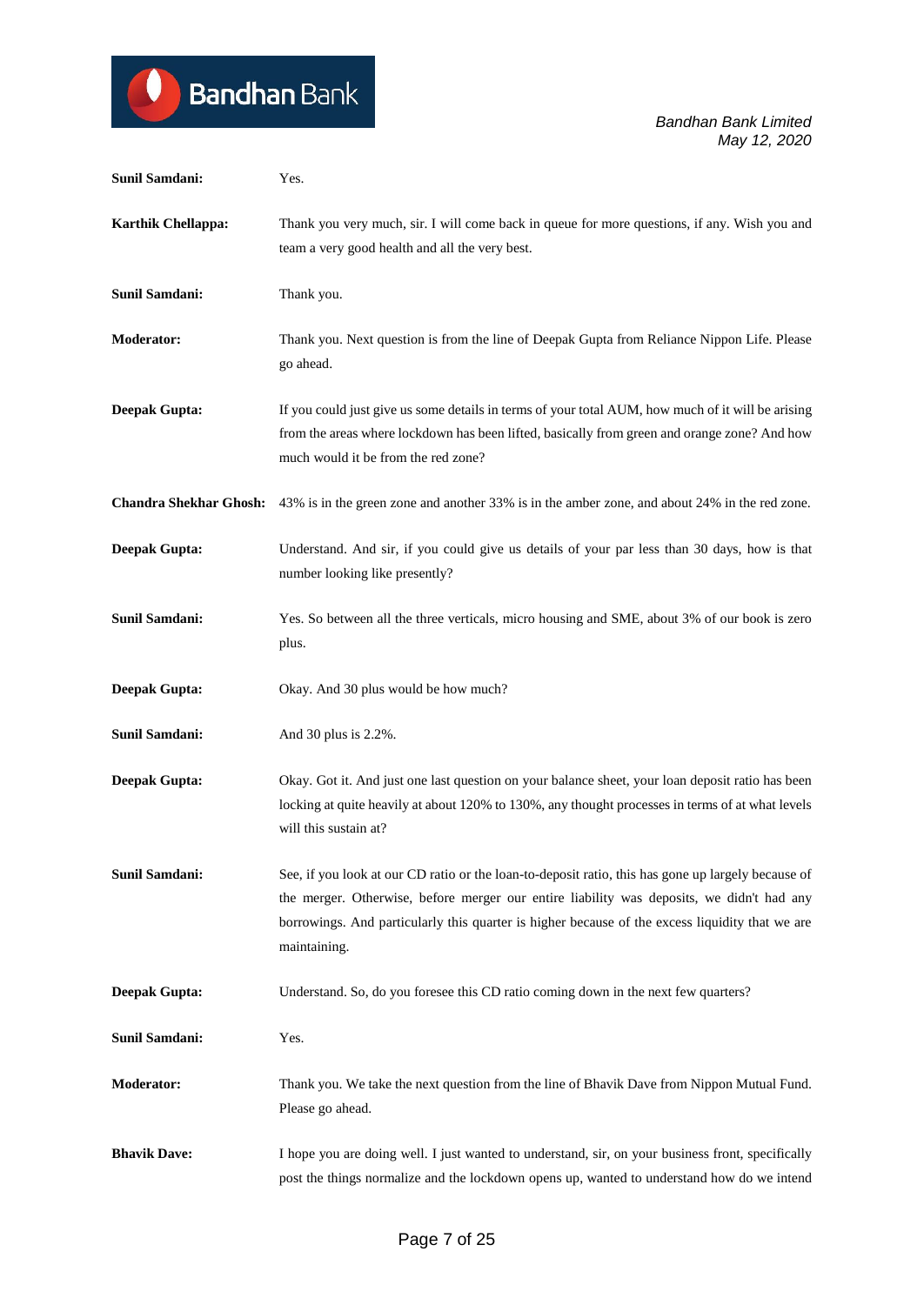to run the microfinance business? Will there be any changes that we are looking at in the ways we do the business, or will it come back to normalcy within a short period of time whenever things normalize in the geography? It is a very high touch and feel business, how does the business change from a longer term perspective?

**Chandra Shekhar Ghosh:** So, what we saw that our 81% are microcredit advance from the east and northeast. This has seen the 5% effect of the COVID-19 cases. And 62% of our banking unit, which is microcredit office is concentrated in east and northeast where it is 5% only the COVID cases on that. In that sense, the largest number of our microcredit portfolio has seen very small amount of COVID affect. Only 0.2% is there, that is in some area of green, yellow and red. On that basis this is in one side. Next point you find out that 95% to 97% customer we have conducted during the time of lockdown, we are continuously conducted on that. And we find out from the feedback from the customer business point of view, so they are saying that they have after opening the lockdown they are asking up to four to six weeks for their side to normalize the installment. And I have been a little bit agree with it, I feel that maybe in another four weeks I can react. So because of these people, the basic good seller and dependent on local supply chain, agri and agri allied is 50%, food and food processing is 20%. For that reason I feel that they are needing these type of customers with the commitment. When they commit they must return back on that. So for that reason the business is also good, book wise and under the essential goods. And they are saying that they will take another four to six weeks to normalize. I also think that maybe another four weeks more. So this is my position on this.

**Bhavik Dave:** Sure. And based on the green and red zone that we spoke about, there is a report by the Ministry of Health where three, four districts that we have a reasonable presence, the 24th North Parganas, 24 South Parganas, Medinipur all these districts are classified under the red zone and where we have reasonable amount of business. So whether it's happening or what is update on these three, four district?

**Chandra Shekhar Ghosh:** If you see, Bengal specific you are asking?

**Bhavesh Dave:** Yes, Bengal specific. So the four districts which we have reasonable presence are marked as red zones.

**Chandra Shekhar Ghosh:** Okay. So again if you go to that zone, that is red and yellow zone. You can again divide the containment area. So if you say that the Kolkata containment area is very strong, the number is more. If you go to the Hooghly, it is not that much, but they have restricted some of the pockets in the containment area, and people can walk within that district in other areas. Same is the North 24 Parganas, South 24 Parganas. In that sense, I say that very concentrated of the containment area in Kolkata, which is not that much of the business. So, other districts are surrounding, all our four districts is surrounding of Calcutta, and pocket is very much small number.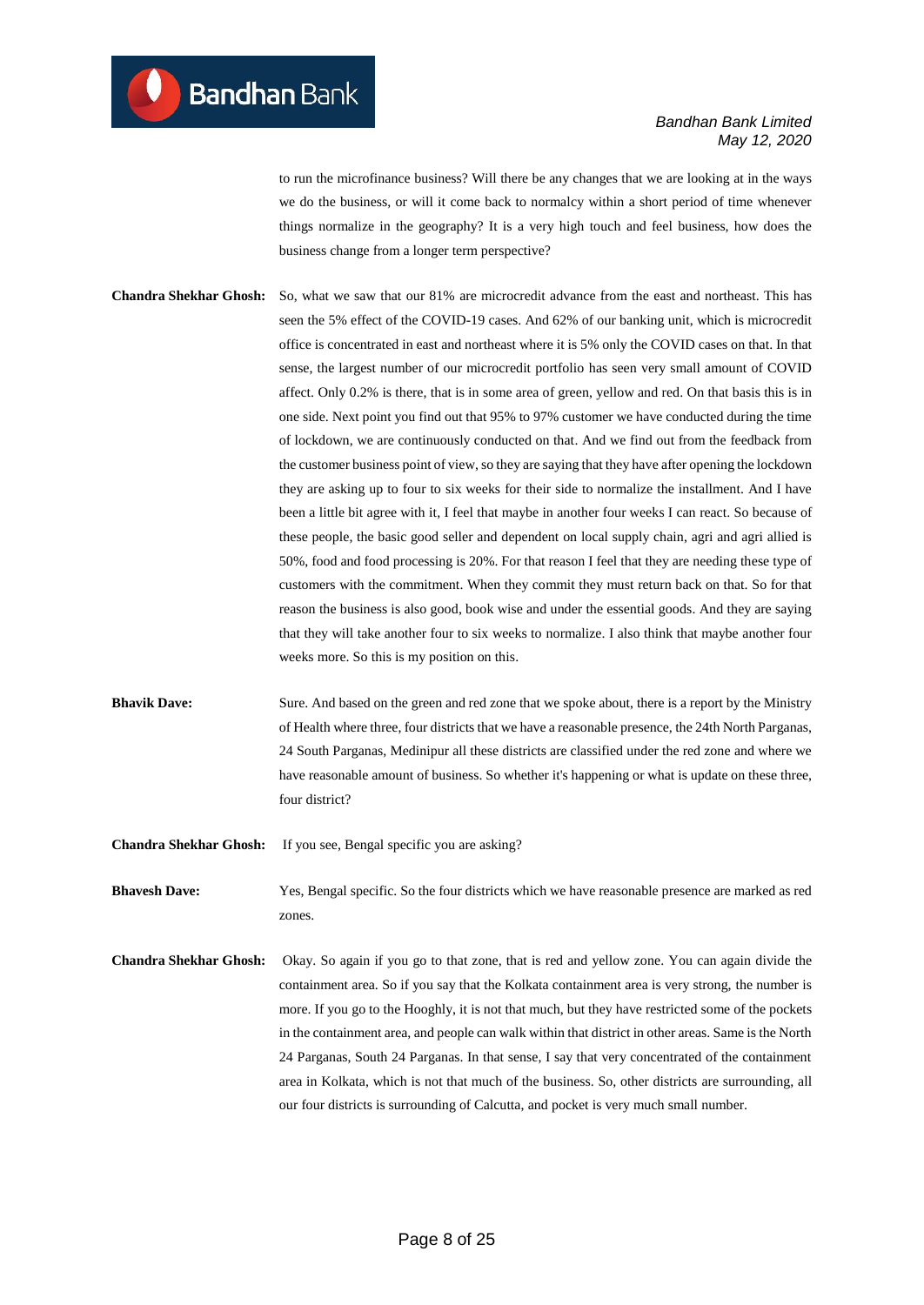**Bhavik Dave:** Sure. And last question is, on a disbursement front, as and when the lockdown opens and we rightly said that there will be four to six weeks to come back to normalcy, will we support them disbursing top-up loans to the existing customers for them to normalize their business activity?

- **Chandra Shekhar Ghosh:** If you see, I am coming to the other point of that, if you can understand. Till now it is in red zone. What happened is that the March, the last 10 days we have not collected, not disbursed. All this suddenly happened, but so now in the last 15 days we have started the office, very closely observe their business, accordingly we little bit started the disbursement of that. So this is one side. Other side on that, we are till now not sure about that the people will be, these two, three months people have finished all of their capital. No, these people are very, very much conservative and very good the way they are in behaving with their cash. For that reason I am not feeling that they are, because you see that we had about 640 people survey, this is just to the COVID across the six states, including the Bengal, Bihar, Delhi micro market. And find out on that that their average monthly income is Rs. 40,500 per month. So this type of customer, if you see that my 52% of the customer more than 4 cycle means 4 and above cycle and this type of people is a multiple business, 2.3 times they have diversified the business. So, to assume that these people within a two month payment they had been lost every day capital, it's not like that. So that is the another one. But if we ask on that, that yes they had some liquidity there, because the business opportunities also come more, because at that time everything is a business point of view, people and everything have been finished as a consumer of their goods, what is the home, or very conservatively they are purchasing the goods. Each at that point they need further liquidity support for growing their business more. We will like to check their liquidity, their capacity, accordingly they can be provided on that.
- **Moderator:** Thank you. We take the next question from the line of Sameer Bhise from JM Financial. Please go ahead.

**Sameer Bhise:** Sir, quickly, moderate the breakup of CA and SA deposits.

**Chandra Shekhar Ghosh:** If you see that the CA and SA, SA is 31.06%, CA is 5.78%, out of total CASA is 36.82%.

**Sameer Bhise:** And how would deposits have behaved post-March in your view? If you could provide some details on that.

- **Sunil Samdani:** Sameer, if you see our presentation, we have given the position till 30th April. And so our deposits have been steadily growing. So, from March to April our deposits have grown at 2% plus, and in May as we speak, it has further grown by another 1.5% to 2%.
- Sameer Bhise: And I just wanted to understand from a approach perspective, when we say that almost 78% of the loan portfolio is under green zone, as of today or other say if lockdown is lifted after May 17th, you can immediately start collections, right?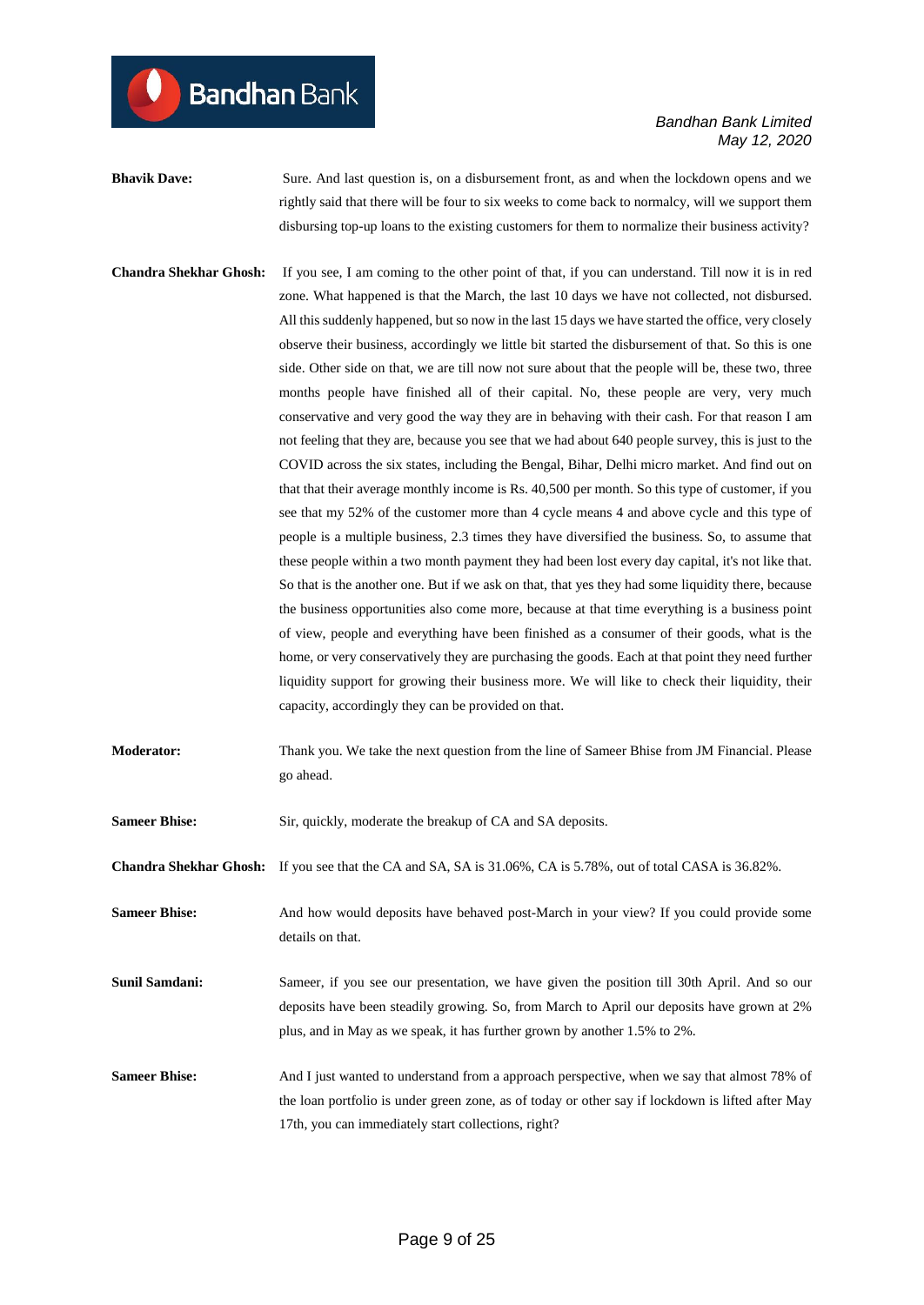- **Sunil Samdani:** No, we are not saying that 88% of our portfolio is in green zone. What we are saying here is that our customers are in industry / business about 80% which are not impacted by lockdown. In terms of red green, green, amber bifurcation, as Mr. Ghosh explained, close to 76% of our portfolio is between green and amber.
- **Sameer Bhise:** And your operations are getting….

**Bandhan** Bank

- **Chandra Shekhar Ghosh:** I have been talking on that. This is the customer feedback I got from the telephonic conversation. So they are ready to come today also, because of the lockdown they cannot move, they are not getting any transport. And our people also cannot go to the field. When the people start to go to field, community people will not be easily accepted on that, why outside people will come to the office. So that will be the challenge on this part, not the customer point of view. Some customer is coming to office and giving very small amount, it is not in that way count. But to see that after lockdown opens, there is a need of some time to go to the village to collect on that money. And that is culturally whatever has been need to change, there is two, three weeks needed on that culturally for people also accept. So that is a subject to this type of something it will come up, then it will start the collection and it will be normal.
- **Sunil Samdani:** And just to add, about 79% of our borrowers, those who have the current loan active running, they have an average balance of about Rs. 3,070 in their saving bank. So this is equal to four weeks of instalment. Does that answer your question?
- **Sameer Bhise:** Okay, I will probably connect later. Just one final question. Just wanted to know what is the percentage of customers which are unique to Bandhan right now?
- **Sunil Samdani:** See, unique to Bandhan is about 50%, Bandhan plus one more loan put together is 80%.
- **Moderator:** Thank you. Next question is from the line of Arvind Ramakrishnan from HSBC Global Asset Management. Please go ahead.

**Arvind Ramakrishnan:** Mine is just more to follow-up to the previous one, just trying to understand the restriction on collection. Just to reconfirm, so the reasons the 100% micro moratorium is largely because you have not been physically been able to go and collect those loans. If for example, lockdown is extended further or especially in the red zones you are operating in the lockdown does go on for a bit longer, are there any other alternative methods or ways you have thought about collecting if you believe that ability of the customer is still there to pay?

**Sunil Samdani:** What we are seeing here is one way, at least in the green and the amber zone is, the customer can come to our branch till the things stabilize for a month or two, they can come to our branch and pay. We have also build up the technology enabled solutions were through UPI network they can pay, What is also important here is, these customers have cash, it is available in their saving bank balances. we are waiting them to restart their operations before we start collection.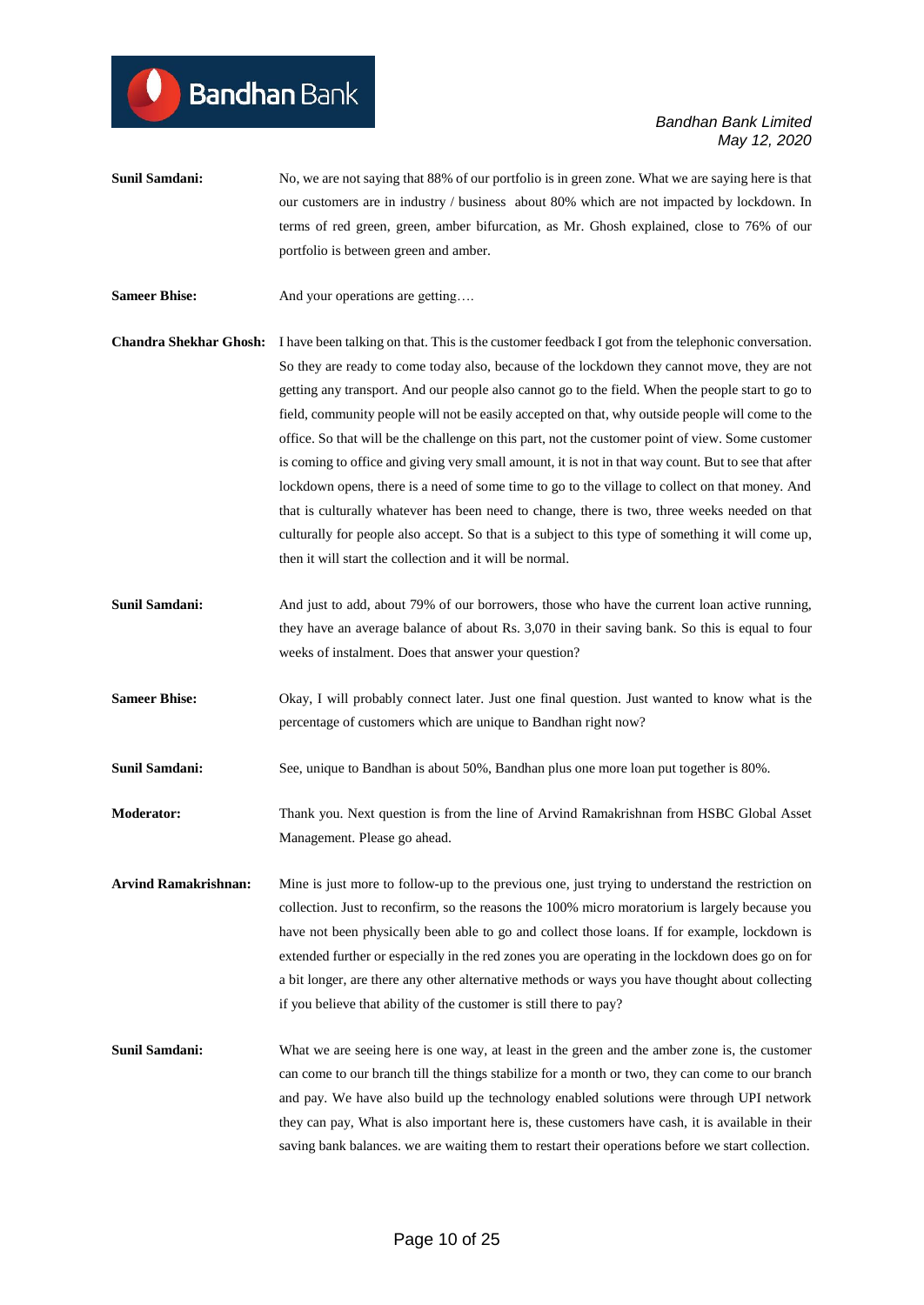- **Arvind Ramakrishnan:** So just trying to understand, when you say restart operations versus your other point about having around 80% of exposure is in segments that are not affected, how does that correlate? So what percentage of your customers are actually, I guess, not working or have no sources of income during the lockdown period? So I am just trying to correlate between those two statements when you gave a figure of around 80% or unaffected by lockdown versus about a large percentage of your customers do not have any source of income in this period, does this tally.
- **Chandra Shekhar Ghosh:** No, if you see there, I already mentioned some of the points on that. The customer business is essential goods. And this is a basic need of people. And they are agriculture and allied in 50%, and to them food and food processing is 20%; so 70% people have business which is people have need every time, consumers have need of these products everything. So they are not losing the business, what certain is they cannot come to the office to pay and we cannot reach to them to pay. So that has been one side challenge on that. So when the lockdown opens, and movement will start, that time it will be like easy for us and easy for them to keep this collection on. And next point is, I had also mentioned on that, and they are 36% of my borrowers, they are taking the loan to start other business. So they have the business, they have to start other business, this type of customer is 46%. So when these people have started other business, they need to have alternative income in their hand. So that is the best way to find out that not only the one business, there are more than two business in their hand. So that would be the repayment capacity or repayment not to depend on one source of income. Okay. Have you got my answer?

**Arvind Ramakrishnan:** So my understanding is that it's largely the restriction on movement is the reason for the monitoring in micros rather than necessarily ability to pay.

**Sunil Samdani:** Yes.

**Bandhan** Bank

**Moderator:** Thank you. We take the next question from the line of Nitin Agarwal from Motilal Oswal. Please go ahead.

**Nitin Agarwal:** Sir, I have a question on affordable housing portfolio. The proportion of moratorium availed there has been quite low, like 87% customers have paid their dues. So what is the mix between salaried and self-employed amongst those who have paid their dues? And are you seeing any instances of job losses or salaries not credited there? And any color on loss if you can share, become we like tend to get very divergent views on SMEs and MSMEs and such like borrowers at this level.

#### **Chandra Shekhar Ghosh:** Mr. Choksey?

**Sudhin Choksey:** See, as you know, we have most of the customers' mandate of direct payment from their bank account to our bank accounts. So obviously, some of the payments have already come into our bank accounts, and therefore based on that proportion you can see that almost 87% of the April instalments was received or credited in our account. As more and more awareness is being done,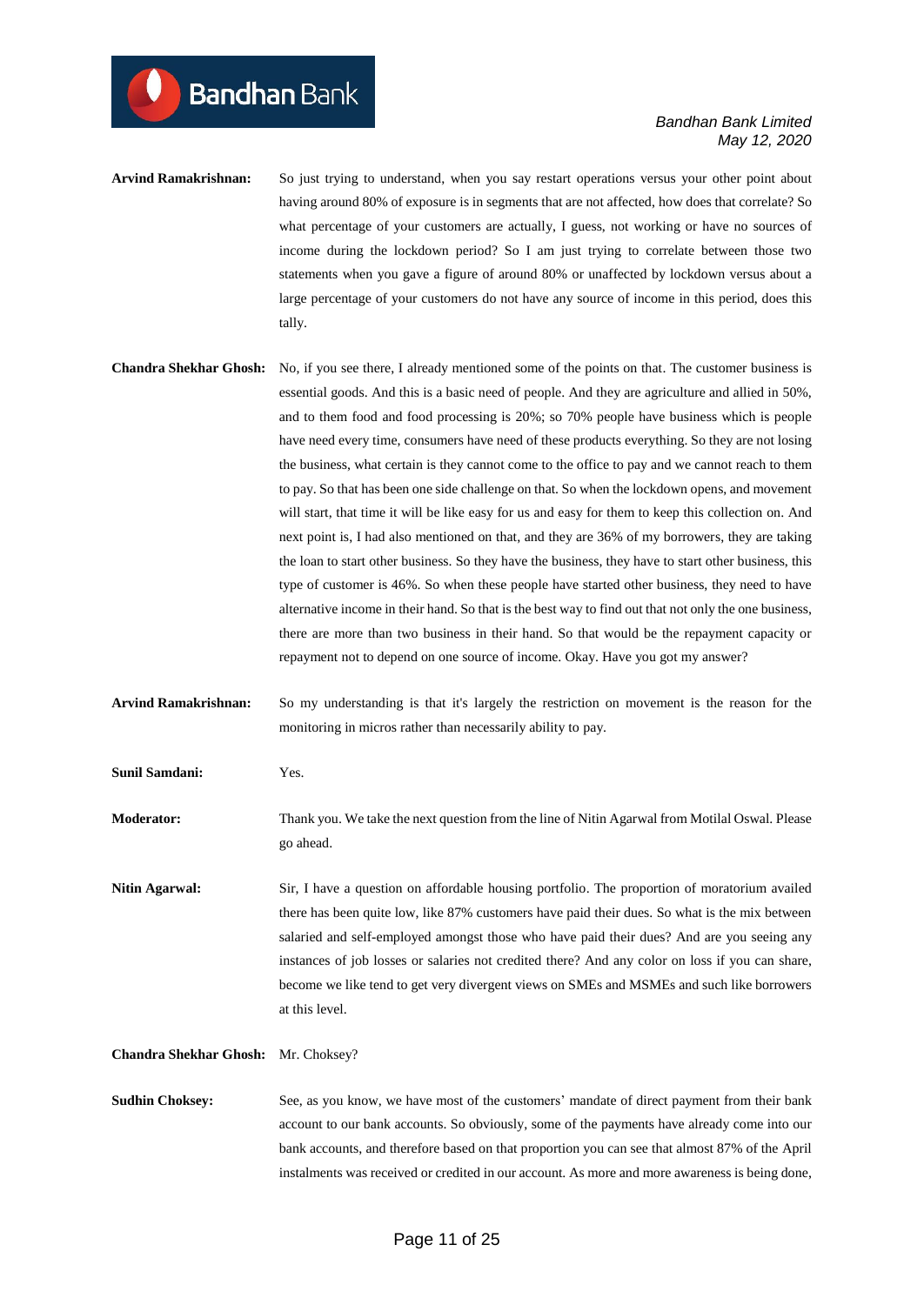the customers have been asking for the moratorium benefit, few of the customers have also been asking to refund the payment which directly got credited because of the standing instruction to their bank account. So I think it goes up, even as of today also we see some of the customers asking for the monitoring benefit. So, I think we will have to see by the end of month of May exactly how many customers are asking for the moratorium, so that figure will change in course of time.

- **Nitin Agarwal:** Okay. So, any color that you would like to share on what sort of loss rates or benefits you can see in this portfolio? And of the 87% wherein we have got the ECS debited, so what is a mix of salaried and self-employed?
- **Sudhin Choksey:** Save on my book today I do not have the breakup, specifically in respect of this 87%. However, the composition of our loan assets between the formal sector and the informal sector is approximately around 45% is a formal sector and the right people, and around 35% is approximately around self-employed people in our total loan assets.
- **Moderator:** Thank you. We take the next question from the line on a Nishant Shah from Macquarie. Please go ahead.
- **Nishant Shah:** Could you maybe clarify if in all the green zones where you have about 80% of your AUM, have collections started?
- **Chandra Shekhar Ghosh:** Though it is in green zone, my staff can't be moved to that villages, because socially people feel that outside people if you enter to the village, they may be like to carry something on that. So because of that reason it is not very easy to do that until the villages are not coming forward to accept on that. For that reason we have not yet started in that way to go to the village. But some of the very nearby area people know that my office is there, so we are now reaching to them also, very small but not in a percentage wise you can say that. But some customers are coming to the office, so they also started to repay, but if they are able to move. But movement until it will not be open, though it is in green, but the movement is not yet open on that.
- Nishant Shah: Okay, perfect, that answers it well. Secondly, you have classified the entirety of affordable housing under the resilient category in one of the slides in your PPT. Could you perhaps maybe or maybe Choksey sir could probably talk, what the underlying economic activity is for most of those borrowers over there? You have mentioned about 45% like in the formal sector and the remaining are informal. Could you probably like also comment over there as well, because there is a lot of like job losses in the informal and both in the formal segment in the low income categories. So, is it really worth? Or does it really make sense to call all of that affordable housing as resilient? Do you think that there will be some issues in that book? That's the second question.
- **Sudhin Choksey:** Let me answer the question both combined, hope it meets with your satisfaction. If you will look at it, our average ticket loan on experimental basis is around Rs. 9 lakhs, Rs. 9.5 lakhs. So the cost of the average property would be around Rs. 14 lakhs to Rs. 15 lakhs. On outstanding loan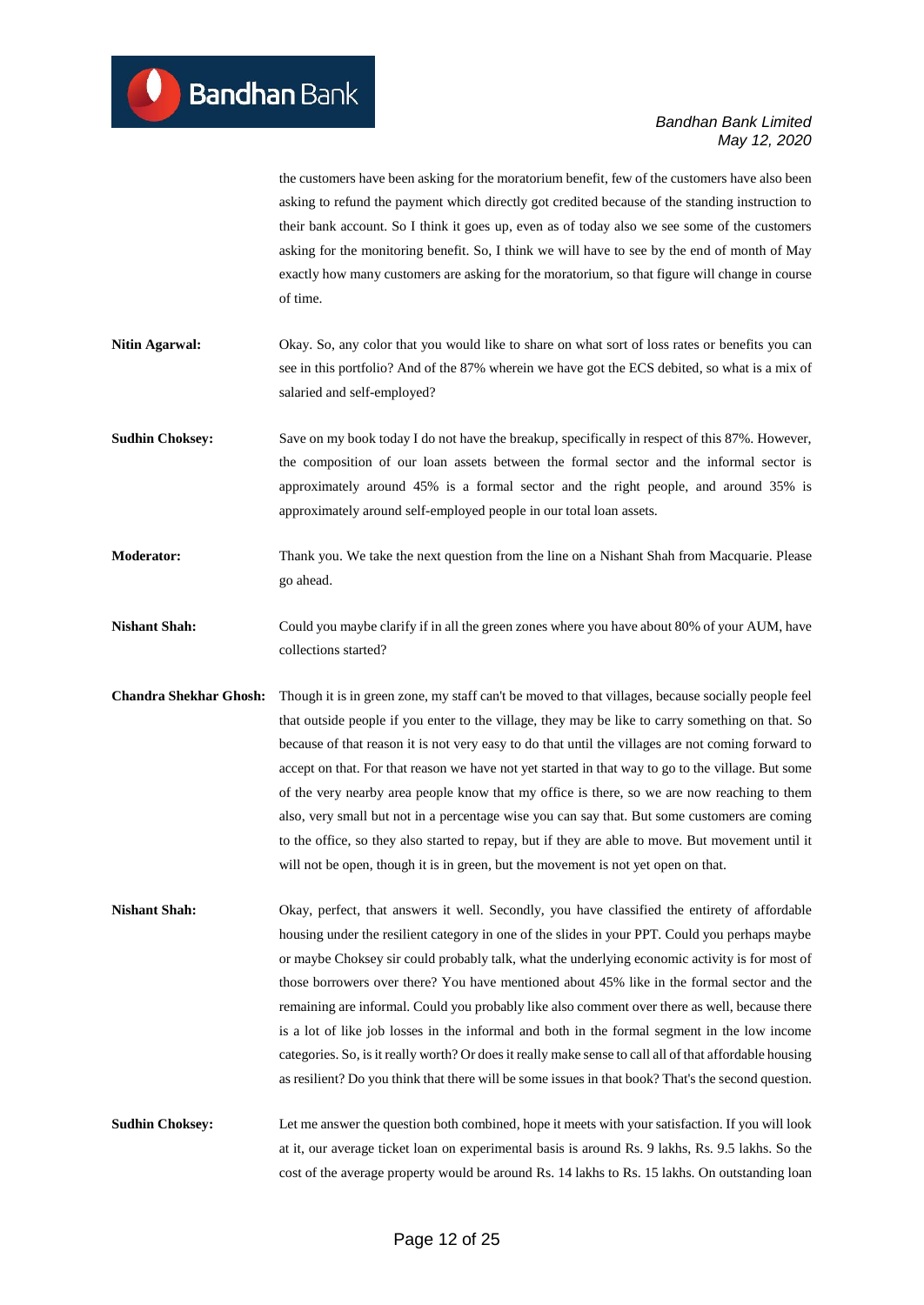basis it would be around Rs. 8 lakh, Rs. 8.6 lakhs out average loan. So, we feel most of our customer pay, almost 80% to 85% of the customers have income less than Rs. 50,000, last would be less than or around Rs. 35,000. Even though it is salaried people or even if they are in a selfemployed or they are small business enterprises, whatever they would be having. So under selfemployed, obviously, once the lockdown opens, we will come to know as to what exactly is happening with their activity if their business is affected or not affected. Some of the businesses obviously will be affected and there can be stress because of the almost two months' lockdown situation. As far as the salaried people are concerned, maybe some of the people who are employed with some of the businesses which were locked up and they were not into the part of the essential services, their salaries also could come under the stress or reduction. I think that things will get more clearer once the lockdown gets lifted, people have a chance to meet the borrower and understand each of the scenario. I think we will get a more clearer picture then.

**Nishant Shah:** Fair enough, that's a very clear answer. And one last question on NBFC, your loans to NBFC. So for our own microfinance book, we have like these higher vintages, we have some bit of deposits collected, and we are a deposit funded bank. So then do we have the same kind of comfort for some of these NBFC as well because they may not be able to collect any deposits, they may not necessarily have access to kind of liquidity. Sure we have given them some bit of moratorium, but have their other lenders also giving them kind of moratoriums? What percentage of their overall borrowings come from Bandhan itself, so like how substantial is that moratorium going to be? Like, how would you think about some of those questions? And like, also about the deposits that they have maintained, do we have a lien on those deposits? Or are these NBFCs free to withdraw those deposits for their own operating expenses? So that's a question on NBFCs.

**Sunil Samdani:** So, we don't have a lien on the NBFCs, these deposits technically are free as to be withdrawn. But to your point, clearly, the way we look at this business, if they have provided moratorium to their customers, it is very logical that they seek moratorium and we provide. We derive comfort from the relationship we had, the behavior of these customers, the loan portfolio till date, and we also have a ground level of comfort of this business. Our estimate is that microfinance is one business which should come back strongly. It will be the first industry to come back to normalcy, they don't have an issue of migrant labour, that till the labour comes, the factory cannot start. They don't have the issue of overheads running without production. And they don't need to seek permission to start their operations once the lockdown is lifted. And they are in the essential activities, so our belief is this business, microfinance business will be the first one to come back to normalcy. And given the fact that RBI and government is working on the packages for NBFC and NBFC MFI, we think they should stabilize over a period of time.

**Moderator:** Thank you. We take the next question from the line of Mayank Bukrediwala from Franklin Templeton. Please go ahead.

**Mayank Bukrediwala:** A data question, something that you have mentioned in the past also, but only if you could repeat it. Could you just give me a sense of your MFI customer breakdown in terms of how many of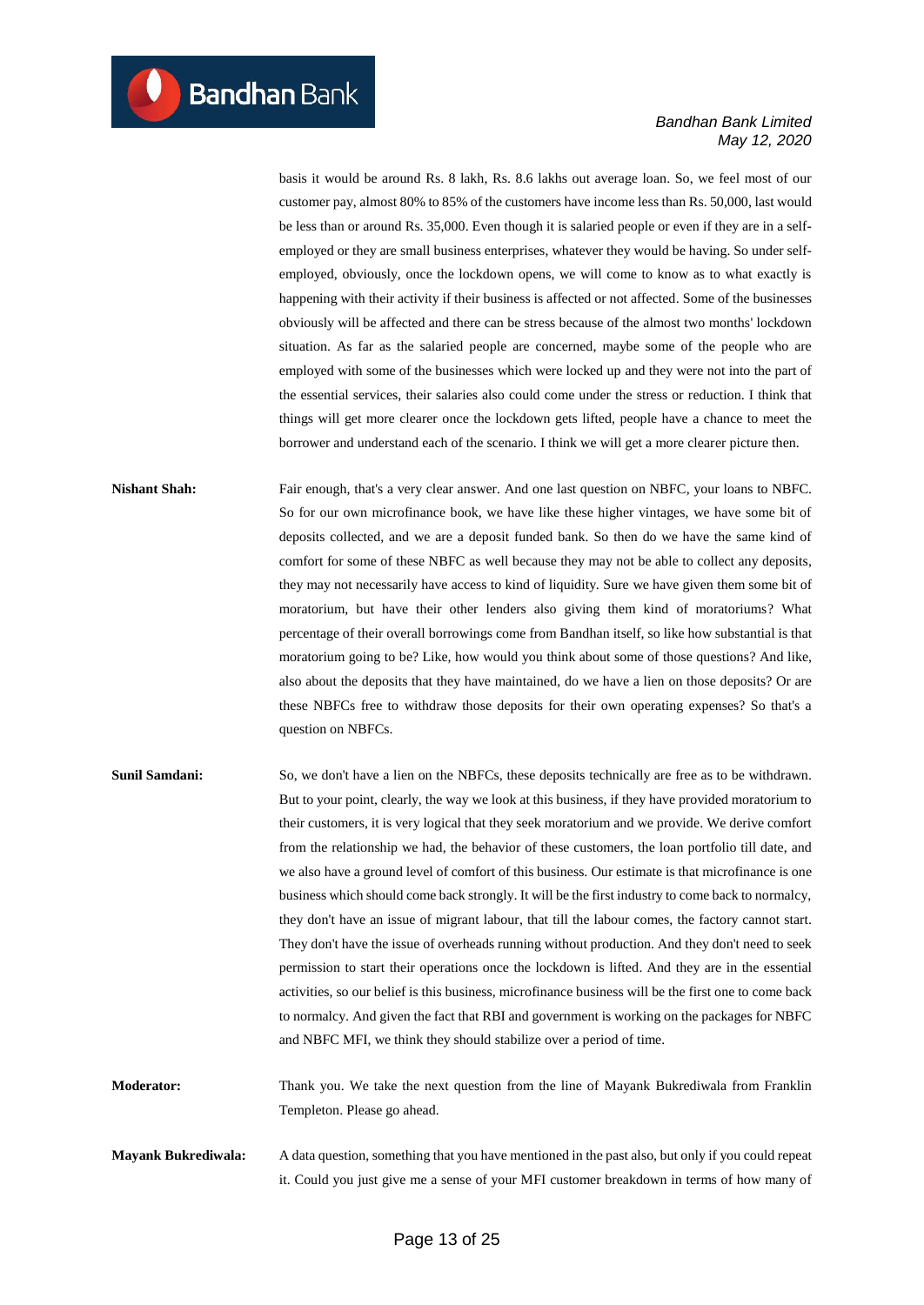them are below one to five loan cycles, how many of them are between five to 10, and how many are more than 10 cycles?

**Sunil Samdani:** So only loan from Bandhan is about 50%. Bandhan plus one loan takes that number to 80%. Bandhan plus two loans takes that number to 94%.

**Mayank Bukrediwala:** I get that. I was asking from a different perspective. So if you could give me a sense on how many of your customers would be on the fifth loan cycle with you?

Sunil Samdani: Okay. So 54% of our customers are fourth cycle and above.

**Mayank Bukrediwala:** Okay, got it. Just one more question. While the lockdown is getting lifted in different parts, there could still be some sort of constraint directly put by the government on group aggregation or letting a large group of people come together in one place. So, to that extent, if that problem persists for longer, how can the business adapt over a period of time to circumvent that particular issue? As in, how would you start conducting the group meetings and dispersing or collecting say one, two months from now? Because possibly even group aggregation at that point might not be allowed.

**Sunil Samdani:** What we are doing now, since almost 96% of our offices are open, we are connecting with the customer, and understanding as to whenever we start the collections, what is the best way they want us to operate these collections. So broadly there are three ways to do it. One is that instead of 25 member group, we break it into a group of seven to eight people. Instead of a one hour group meeting, at least for next three to six months, it remains a 20 minute group meeting where only connection happens. That's one way to look at. The other ways is that group members within themselves deposit their money at one place and our staff goes and collects the money from that place. The third option is, they come to our branch and pay, or they pay it through UPI or Google Pay as the case may be. So we are connecting with all the customers and the group to understand which model will suit them and what are they comfortable with. So that is the activity that is currently going on for the last three weeks ever since we have started our office, but not the collection in full form. And we believe that it can't be a straight approach across all groups. The important thing is what groups are comfortable with that will help them also and us also to restart the collections effectively.

**Moderator:** Thank you. We take the next question from the line of Prakhar Sharma from Jefferies. Please go ahead.

**Prakhar Sharma:** Just had two questions. One, from a migration standpoint, you did clarify that you don't have migration risk per se. But do you think there are select segment of customers who are ladies, but their husbands might be contractual labour or sell-employed people in smaller towns and they might have got affected. So if basically the family income gets affected, do you think there can be an implication on how they look at the debt servicing? Any subjective comments will be very helpful. Thank you.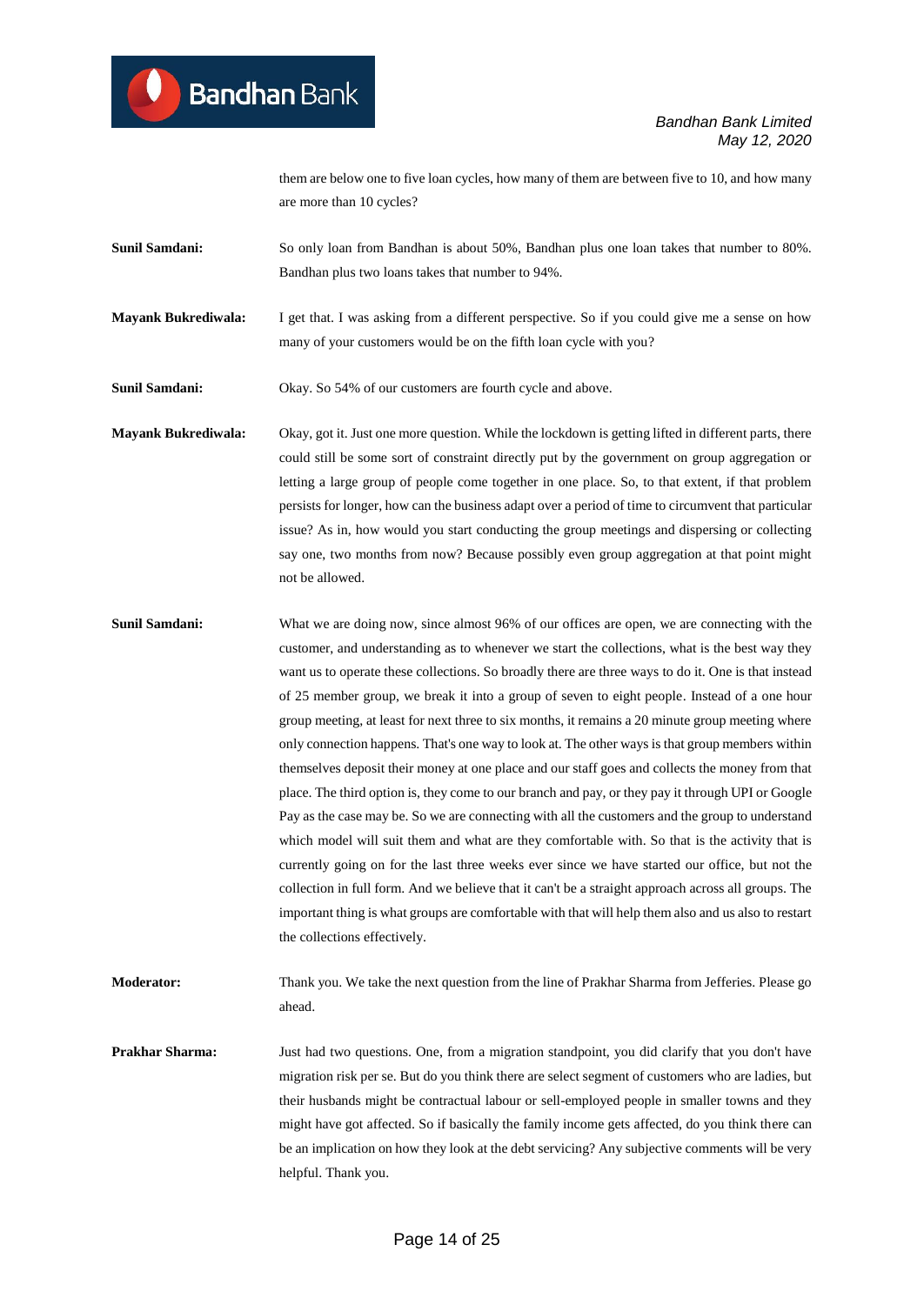**Chandra Shekhar Ghosh:** So there is two sides to that. So, whatever we are lending on that, we are lending on the existing business, not in the new business who are labourers, not like that. And, of course, the last time when we were in 2008-2009, when the real estate business had stopped and many of the labourers returned back, at that time also we saw that no impact has come. But some of the family members, of course, they may be the husband in another states going for seasonal work, maybe the harvesting the paddy and that, so that is happen in our customer, because they there are opportunities, they find out on that that labour cost or labour wage is very high, so they will get that some advantage, they will not like to do the shuffling, in that time they are going to deliver on that. So, this is happening of that. But our advantage is more on that they have existing business which is running by wife, and extremely we find out some cases where husband returned back and after that they have not returned back again to be labour or wage earner in other states, they are continuing their business with wife and extend this business in a bigger way. So, that is we find out from the earlier experience of that.

**Prakhar Sharma:** Thank you. And second question, sir, would you be able to share what percentage of customers for form whom you would have doubled, let's say, the loan limit in the last 12 months?

**Chandra Shekhar Ghosh:** Doubled means?

**Bandhan** Bank

- **Prakhar Sharma:** In a sense, the average ticket size, in the sense somebody who was taking, let's say, a Rs. 50,000 loan as a member of a group, but in the last 12 months they would have moved up to Rs. 1 lakh of loan limit, is that a large number where there could have been a substantial increase in the ticket size of individual customers? Or it's a fairly small portion of your customers where that large increase in loan book or loan values could have happened?
- **Chandra Shekhar Ghosh:** If you see that our borrower customer who are the borrower Bandhan Bank, so our advantage is that their age group in Bandhan is a very much high, four years and above, four cycles and above up to 20 cycles of the loan of the borrower is in 52%. And there is a single loan borrower has increased to 1% single loan only from Bandhan, these people also very high. And another type of borrower which are 31% borrower have the other loan along with Bandhan which is the amount is a 25% to 30%. And Bandhan has only single loan we are providing, in that sense our loan size is a little bit different from others. So, in that sense if you see, last year it was 60,000 this year has come to about 63,000.
- **Sunil Samdani:** Prakhar, in fact, on the outstanding basis our loan book has remained flat, it has not grown. That is one reason why our growth this year has tapered. On a disbursement basis 60K has become 62K+. So to answer your question, I don't think there would be a customer where we would have doubled the loan cycle in one year.
- **Moderator:** Thank you. We take the next question from the line of MB Mahesh from Kotak Securities. Please go ahead.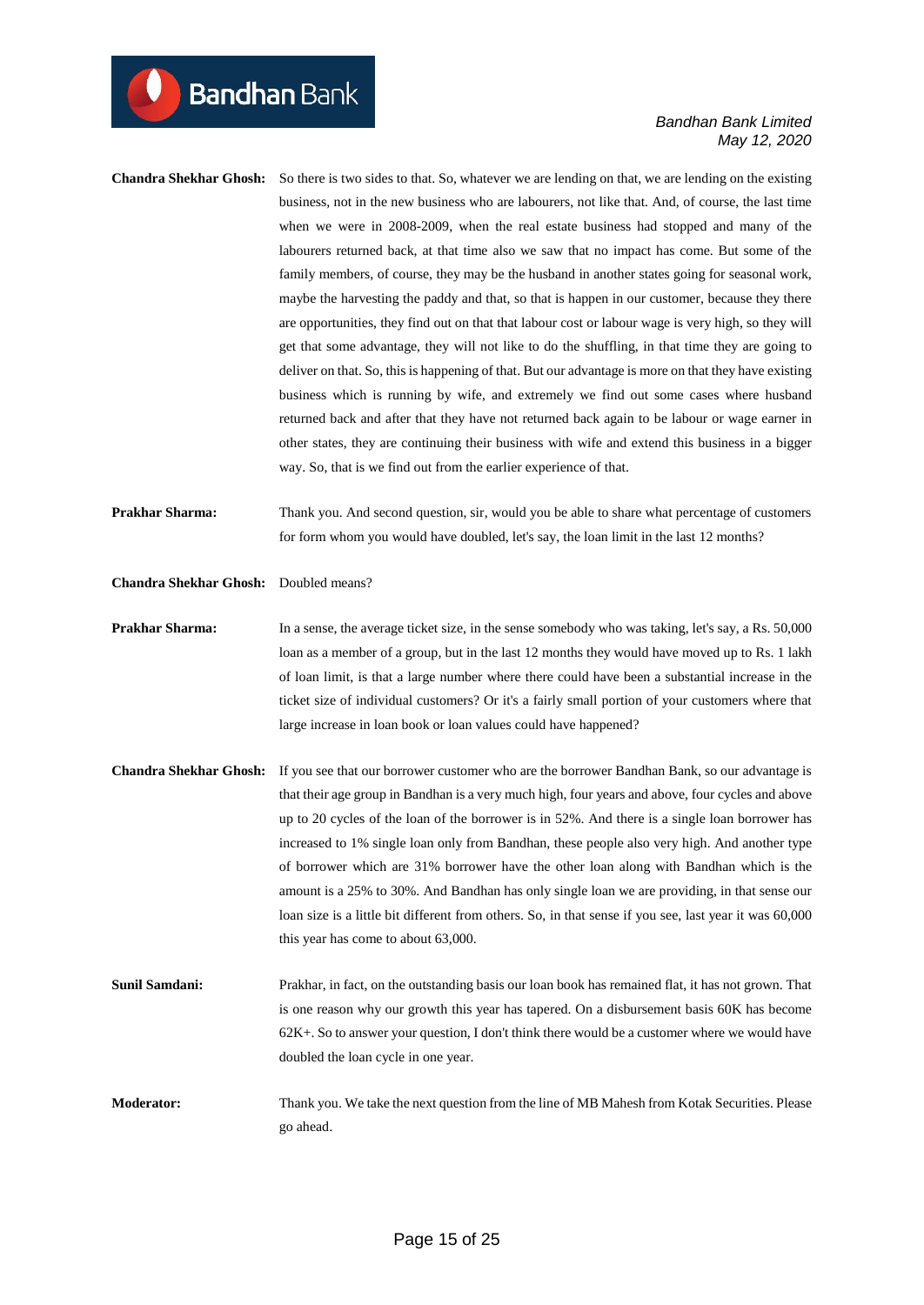**MB Mahesh:** Just three questions from my side. One is on the question that you had asked, you had given an indication earlier on the fact that there could be a potential increase in disbursements. Is it possible that you would start disclosing some of this data as to how much of customers have asked for an increase over the next one or two quarters? So this will help us to understand how you are kind of looking at a portfolio. And this questions also pertains at an industry level as well, because when we speak to most MFIs, they seem to be indicating that there is a fair amount of capital which has been used for consumption in the last one and a half months. So, you need to rebuild their capital to restart their business. So, just wanted to understand would we get some colour on this, one. Also, on the corresponding situation if you can give an update on the Assam portfolio for the MFI business. This is question number one.

> A question to Mr. Sudhin Choksey, if you could just tell us, off your salaried segment, how stable is their job profile historically? And if you could also tell us, do they also leverage themselves outside of housing loan? Thanks.

**Chandra Shekhar Ghosh:** I have given one, two point on that, the first question on how to say that, there is a loss of the capital. These people have been not yet lost it because the some of the cause is, if you see, the specific if it is in Bengal if you see, every people have got the free ration, the 20 kg of rice they got free on that. So, that is a big advantage on that. And many of them, the central government has given the Rs. 500 per month. So, many of the sources money is coming. So, that is the one side and many people are providing the 15 days foods, someone gave them Rs. 1,000 per family, and others they are very much cautious their business is running, and then they are also getting this advantage. After all I have not seen that the large number of customers have lost their capital. So, that is the one side. But of course the business growth will come, maybe they have made that further capital liquidity, then it will be like bank will decide, we are ready to give it if cash flow is good and their business is running good. And I hope that this is a big opportunity which is coming on that.

> And the next point on Assam, the situation up to the March if you see that, there is a portion efficiency has increased and it is the total collection efficiency of the bank has come in the March at 98.5%. And other than Assam it is 99%, and Assam it has come to 93.6%. So, that is the point on that.

**MB Mahesh:** Sir, just one questions on this. Have you got some clarification from the local government that they are unlikely to interfere?

**Chandra Shekhar Ghosh:** They are not interfering; they are now asking the help to provide support to these people that is now very differently they are coming now.

**Sunil Samdani:** And just to add, Mahesh, the deposit balances of these micro banking customers, despite this close to seven weeks of lockdown, they have remained strong and stable. We have not seen depletion on the deposit balances of these customers. So this clearly says that their cash flow as of now is still safe.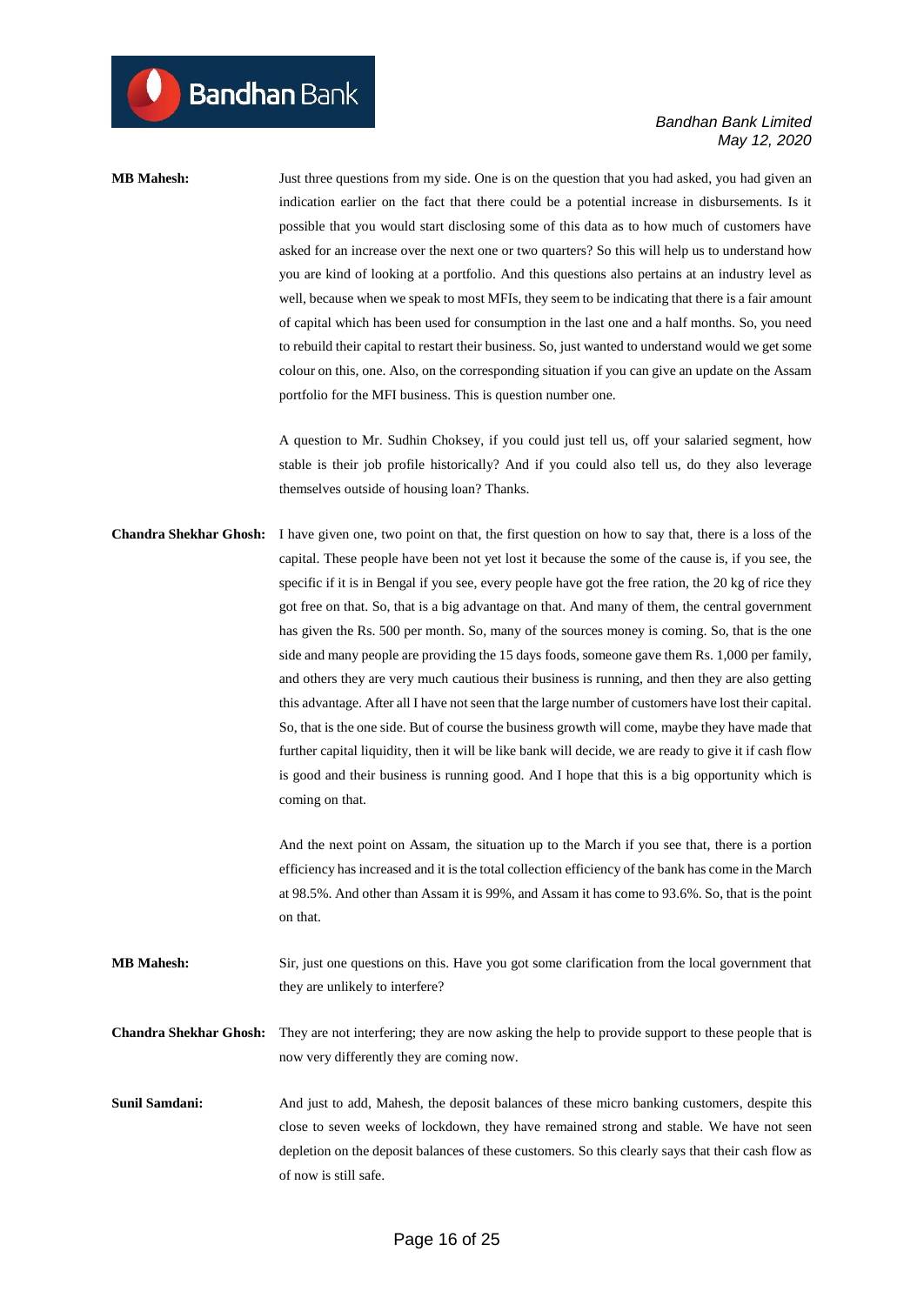- **MB Mahesh:** See, the problem with that line of argument which makes it difficult for us sitting outside is that you are looking at average numbers, right? In this business where you are talking about the last design of business, which creates the bulk of the NPL issues, whether it is uniformly spread across the entire set of borrowers or is it kind of spread quite differently across different sets of customers? That's why it's hard to look at that one data point, when we are just looking at average numbers.
- **Chandra Shekhar Ghosh:** Mahesh, if you keep in mind on that, the borrower is eminent, and even savings are not disclosed to the man. And they know that if it is like now, immediately they would like to give them back. They have very much good resolve on that. And some of the feedback has come from the customer and we call back, and they say that sir money is with you, don't worry about it. And our need on that, I can give that money also. So that confidence level has given to us.

**MB Mahesh:** The question on housing part.

**Sudhin Choksey:** Yes. See as far as our experience shows in respect of the formal sector of the customers whose source of income is salary, I think our experience over the last couple of years is, as you know, the stability has been pretty good and we have not experienced otherwise any adverse situation, except whenever the natural calamity has affected. And set of people or the migrant people, for example, just to share with you, at the time of the earthquake in 2001 we had workers who are working in the diamond processing at Surat and Vapi, and when earthquake took place, postearthquake, they all had moved out and there was issues and it took a little while for them return back and service their loans. So, I think unless and until any situation happens in group phases, we have not seen otherwise any problem as regards the salaried people of the customers are concerned to their obligations. Now, this time the situation is uniquely different, we will have to really see. And I think this will be a new experience for us also as to how the salaried people, if they are getting affected, how they are getting affected, whether there are salary cuts, whether they are losing jobs, I think only after the dust settles down of this lockdown we will know.

**MB Mahesh:** And your borrowers would have only housing loan or are they also leveraged elsewhere?

**Sudhin Choksey:** No, they would have obviously, I mean, we can't have that, you know, I don't have a borrower who has not taken any other loan. Many of them will have a personal loan or a credit card, depends on that, because at the time of giving a loan we also take into account some of their other obligations, and then we accordingly give us a relatively a smaller loan if that can meet the requirement. So they all will have some kind of loans.

**MB Mahesh:** And one clarification, does the bank have a product like a top-up loan facility for customers where you can probably leverage the borrower, the revised LTV of the product?

**Chandra Shekhar Ghosh:** We have the product, but we have not yet started on that.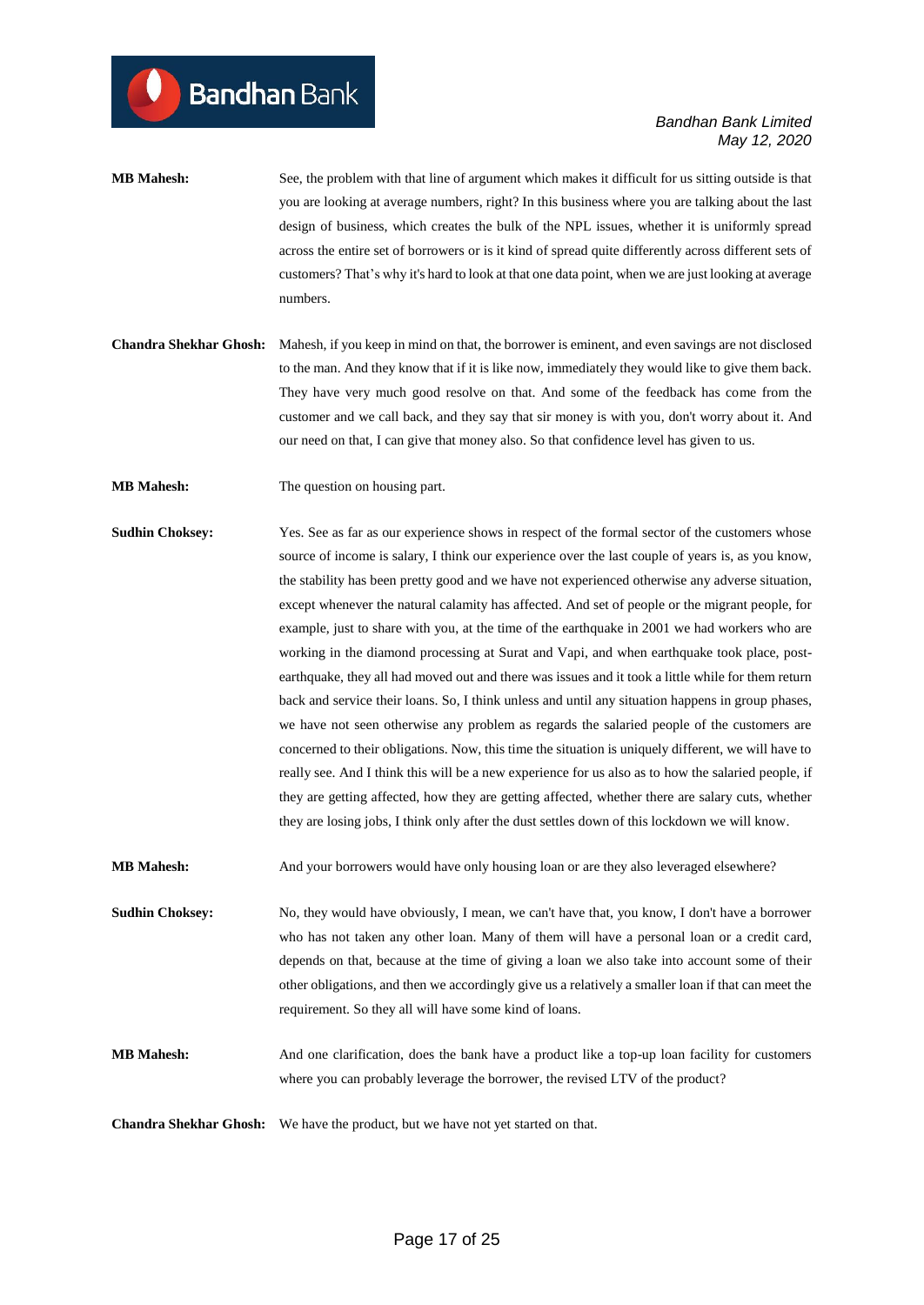| <b>Moderator:</b>             | Thank you. We take the next question from the line of Dhaval Gada from DSP Investment.<br>Please go ahead.                                                                                                                                                                                                                                                                                                                                                                                                                                                                                                                                                                                             |
|-------------------------------|--------------------------------------------------------------------------------------------------------------------------------------------------------------------------------------------------------------------------------------------------------------------------------------------------------------------------------------------------------------------------------------------------------------------------------------------------------------------------------------------------------------------------------------------------------------------------------------------------------------------------------------------------------------------------------------------------------|
| <b>Dhaval Gada:</b>           | Sir, two questions, one was a clarification to an earlier response. Did I hear it correctly that 80%<br>of your MFI portfolio is in the green zone, is that correct?                                                                                                                                                                                                                                                                                                                                                                                                                                                                                                                                   |
| Sunil Samdani:                | No, what we are saying, in the slide what we are showing is that the 80% of the businesses in<br>which our customers are involved or our borrowers are involved are such that they are resilient<br>to COVID situation.                                                                                                                                                                                                                                                                                                                                                                                                                                                                                |
| <b>Dhaval Gada:</b>           | Understood. And then if you were to just map this, our MFI portfolio to the government defined<br>red, green and orange zone, how would that sort of pan out? Like, how much would be in the<br>green zone?                                                                                                                                                                                                                                                                                                                                                                                                                                                                                            |
| Sunil Samdani:                | 43% is in the green zone and another 33% is in the amber zone, and about 23%, 24% in the red<br>zone.                                                                                                                                                                                                                                                                                                                                                                                                                                                                                                                                                                                                  |
| <b>Dhaval Gada:</b>           | This is a pan-India MFI portfolio?                                                                                                                                                                                                                                                                                                                                                                                                                                                                                                                                                                                                                                                                     |
| <b>Sunil Samdani:</b>         | Pan-India.                                                                                                                                                                                                                                                                                                                                                                                                                                                                                                                                                                                                                                                                                             |
| <b>Dhaval Gada:</b>           | Okay, understood. And the second question was just in terms of, I mean, I think partly you<br>answered this earlier, but just I know before COVID as well we were experimenting with this<br>sort of mid-size loan, which is like Rs. 3 lakh plus kind of ticket size. So how are we now looking<br>at that portfolio, sort of beyond Rs. 1.5 lakh, Rs. 3 lakh ticket kind of portfolio? And do we<br>intend to grow that over the next couple of years? Just some thoughts around that.                                                                                                                                                                                                               |
| <b>Chandra Shekhar Ghosh:</b> | There is a good opportunities on that, there is two types which we have started in it. And you<br>see that the opportunities is good. There are two ways, one is size is increasing, and other is the<br>number of customer is increasing. Another type of that, some of the microcredit customer also<br>who are longtime with us and they have the good business they are also sometimes shifting to<br>SEL loan. And that will be like to future opportunity for the bank.                                                                                                                                                                                                                          |
| <b>Dhaval Gada:</b>           | Sir, if you want to guesstimate today, what percent of the MFI customer can migrate to this SPL<br>kind of loans, if you were to sort of look at the opportunities from our existing pool?                                                                                                                                                                                                                                                                                                                                                                                                                                                                                                             |
| <b>Chandra Shekhar Ghosh:</b> | I cannot go on that way, but if I say that is out of my total Rs. 1 crore plus borrower in<br>microcredit, and 7 lakh borrower we have who are in that 10 years and above. So, if it is the 10%<br>of my total borrower who are 10 years and above, and they will shift to the individual MSME<br>loan that is huge, not maybe the all but other people also who are more than four cycles and they<br>are also in that 52% from that, and these should be people up to Rs. 2 lakhs, 25% of these people<br>are going to be there. 10% also going on that to the 5%, this is huge number in the segment. We<br>are going to be developing them to system, there are some of the other things should be |

Bandhan Bank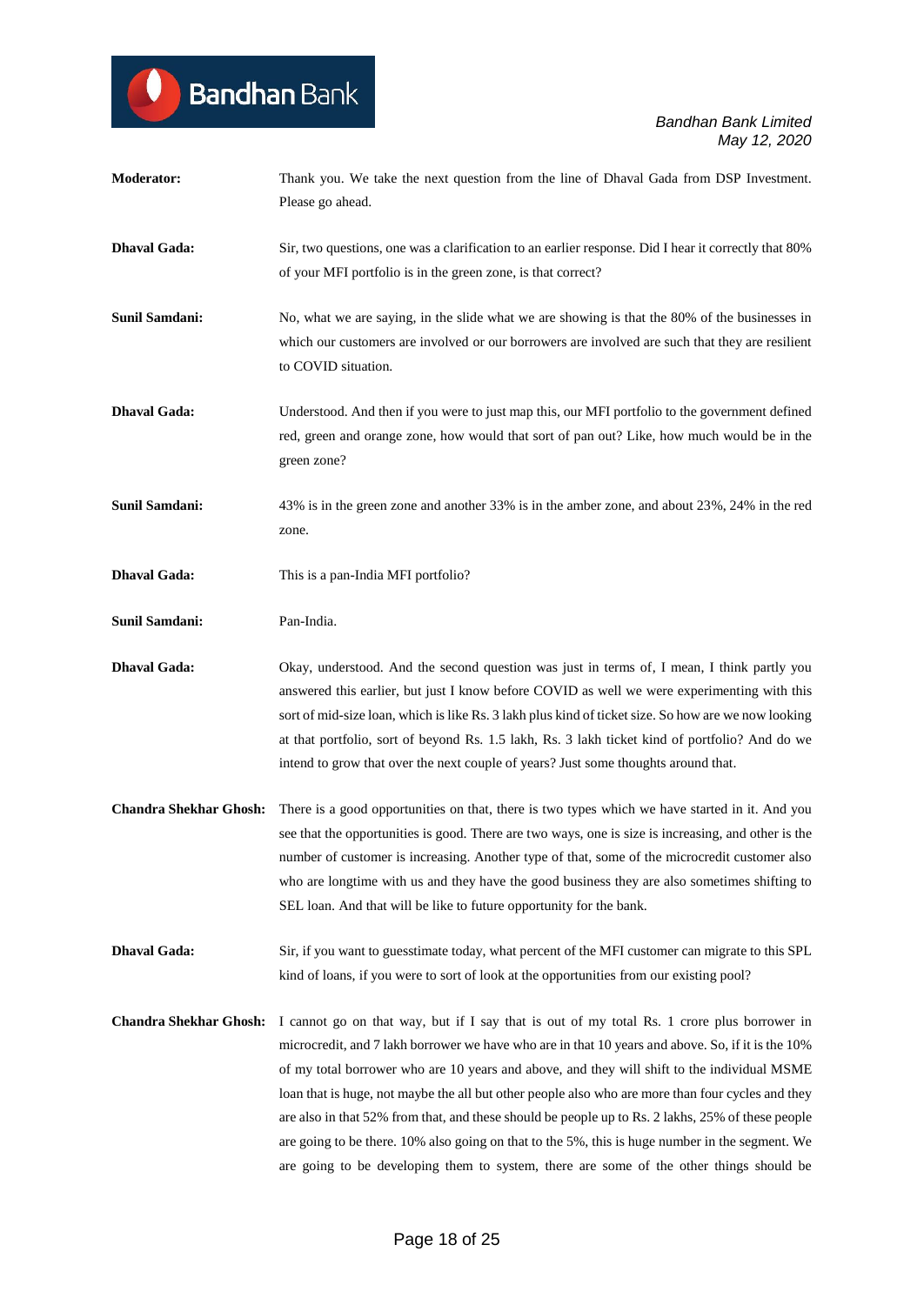developed in their income tax return, their Trade license and everything will be like to GST, then it will the transferred. It is an opportunity bit, but it will take some time.

**Dhaval Gada:** So, currently you think 30% of the existing customers can migrate to this product, is that correct? **Chandra Shekhar Ghosh:** Yes. **Dhaval Gada:** I am saying more than 30% can migrate to this product, that's what the kind of opportunity is? **Chandra Shekhar Ghosh:** Yes, better opportunity is there that can go. But the point is that not in a one year. **Dhaval Gada:** Yes, understood. And just lastly in terms of this product as well, it will be unsecured, is that correct? **Chandra Shekhar Ghosh:** Yes, you are correct. **Moderator:** Thank you. We take the next question from the line of Kunal Shah from ICICI Securities. Please go ahead. **Kunal Shah:** Sir, just to clarify, on this Assam portfolio on Rs. 690 odd crores of provisioning, there is no spillover of the provisioning from the last quarter with respect to our portfolio? **Chandra Shekhar Ghosh:** Yes. **Kunal Shah:** So, there is no spillover? **Sunil Samdani:** We had taken Rs. 200 crores provision in the last quarter, specifically for Assam. Against that, if you see our presentation, at the end of it we had close to 3% NPA levels in Assam, which is what we had anticipated when we had taken that provision. So what we have done in March is we have written-off this pool of these close to Rs. 198 odd crores against the provision we had taken. Kunal Shah: Okay. And secondly, in terms of the overall requirement, so as Mr. Ghosh has always been highlighting that the borrowers are risk takers, and increasingly we were seeing the rise in ticket size. But now this sudden disruption, do we see their risk appetite also coming off and at least maybe for the business requirement the way they have borrowed earlier, maybe that gets shaken a bit? Maybe in the interim, obviously, there will be some, I think given this kind of liquidity they will need the money, but otherwise do we see actually the overall demand itself coming up because of this disruption? **Sunil Samdani:** Very difficult to say. There will surely be some impact on the demand, but largely if you see, the businesses these customers are in, these are livelihood businesses. So, from their end customers, point of view the demand will not be that elastic, they will not get so much of impact. And secondly, a lot of these customers, what was their alternative before microfinance started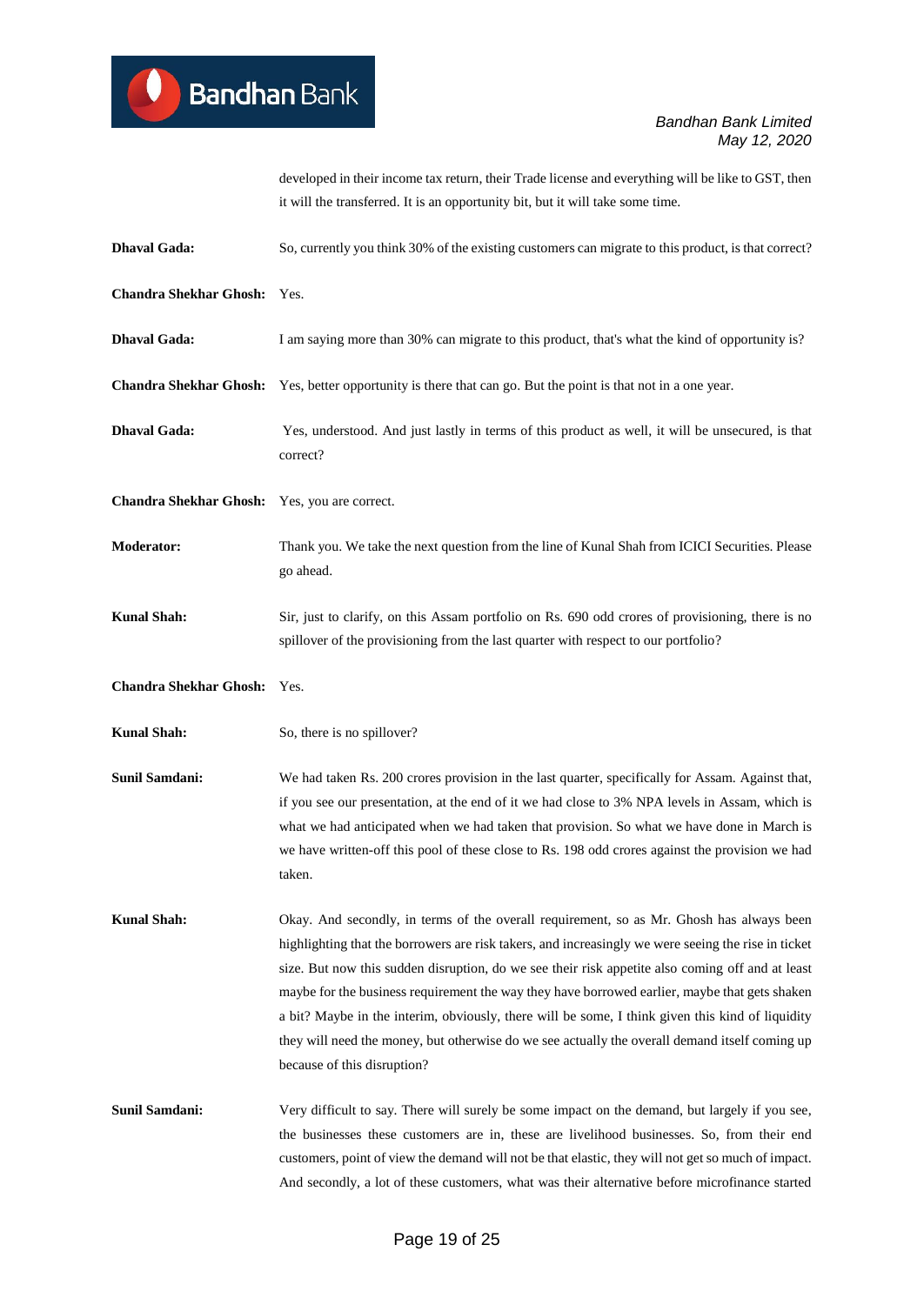giving loans? These were money lenders. So, there are two ways the demand is coming, one is by way of formalizing the economy, they are moving from moneylenders to a formal economy. And two is their own business, which is largely the livelihood business, where the demand won't change materially because of this situation.

**Kunal Shah:** Okay. And even with this next three to six months, we highlighted that we would be going ahead with maybe a very low number, say, in that group meeting or say even if taking deposits. So, maybe does it impact in terms of our disbursement ability as well, because maybe in terms of accessing the customer there then it becomes really difficult, okay maybe in terms of 20 minutes group meeting or whatever assessment the field staff does it, in fact that gets completely disrupted. So, would then maybe we also be tightening our center that this in the near term?

- **Sunil Samdani:** In terms of growth, the way the model works, 90% of the borrowers for us are repeat borrowers. And on average these customers are with us for five to six years. So the understanding of these customers is relatively strong as far as Bandhan is concerned. The 10% of the business which comes from the new customers, which we add typically 18% to 20% of the new customers, that part of the business will slow down surely. Because, as you said, it takes time to understand the customer. So the business which comes from the newer customer will slow down for next six to nine months, till we are in a position to assess that customers. But for the existing customer, where 90% of our business comes, that I don't think should be a challenge, of course, subject to individual assessments.
- **Kunal Shah:** Sure. And lastly in terms of expansion plan, given this entire situation, how would that be in terms of either adding on to the branches or maybe adding on to the employees going forward? Because I think this quarter, again, there was a decent addition. So is there any moderation out there in terms of the expansion plan?
- **Chandra Shekhar Ghosh:** No, there is no moderation on that. But of course, you know that first year it will be because of the Corona it will be very conservative on that, see that how much will be the impact. And in the long run if you see the five years or three years, we have not seen that anything will be like to change as per our plan.
- **Kunal Shah:** But there is no break in terms of adding any further branches or maybe adding on to the employees or something of that sort in the near-term, or is it there?
- **Chandra Shekhar Ghosh:** So, we are not be able to give that now, but we will like to concentrate more on the more business in the existing branches compared to the open.
- **Moderator:** Thank you. We take the next question from the line of Abhishek Morarka from IIFL. Please go ahead.
- Abhishek Morarka: So a couple of questions, one, will it be possible to collect at all without giving fresh disbursements given some sort of disruption in the cash flow would have happened. And in that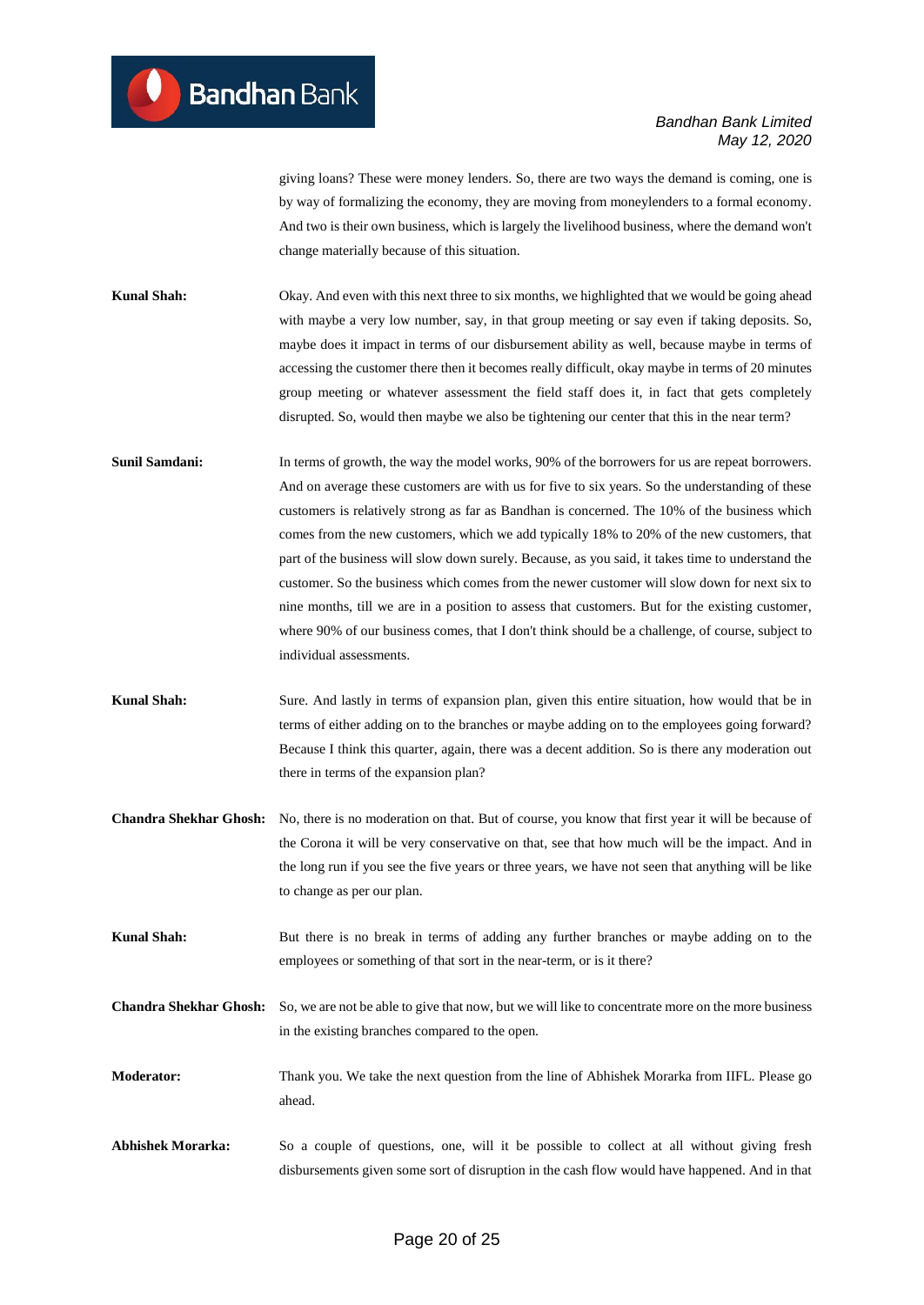respect, would you also look to increase loan limits for your customers in the next, let's say, three to six months? The second question is on HL and SME, for the 65% or the 87% of the cases which have not yet taken moratorium, what percentage of customers have paid partial EMI? So maybe they have not paid the entire EMI, but they might have paid partially, would you be able to share that number?

- **Sunil Samdani:** Yes. So to your first question, we have designed a product for COVID-19 which is designed to keep in mind the additional fund requirements for our existing customers. So, clearly this is not a product which will be available for all, it will be based on the assessment and the track record of the customer. So, this will only be given to customers who never defaulted even for a single instalment without the special approval, which our field officers can give. And of course, subject to their assessment as to whether they feel the customer cash flow will be able to support it. So, there is a product which we have designed. But the only catch is, this loan will be available once they restart their business. So, we will not be giving this loan till the businesses restart. Once the lockdown is lifted, we see on the ground that the business has restarted, then yes this product will be offered.
- **Abhishek Morarka:** And Sunil, what is the limit, let's say, what are the loan limits in this product?
- **Chandra Shekhar Ghosh:** The product loan limit is depend on, but we see that the Rs. 5,000 to Rs. 15,000.
- **Abhishek Morarka:** Okay. And considering that 90% of your customers are anyway repeat borrowers, most of them would probably be eligible for this product, is that correct to think?
- **Sunil Samdani:** yes, most of them will be eligible. But again, the assessment for each of them will be required.
- **Abhishek Morarka:** Okay. And in the HL and SME, the other part of the question?
- **Sunil Samdani:** So your question on the home loan side was, what proportion of these 87% payments that we have received are received full or partial?
- **Abhishek Morarka:** Yes. So, if you can break it up into what percentage you have given full and what has given partial?
- **Sunil Samdani:** I don't have that number readily available with me. But to the best of my knowledge, 96%, 97% of these customers would have paid full installments. But I will still confirm that separately with you
- **Abhishek Morarka:** Sure. And even any breakup you can share for the mortgage book, any further breakup into affordable housing, LAP, anything?
- **Sunil Samdani:** what kind of break up would you require?
- **Abhishek Morarka:** So the 18,500 if you could break up into LAP and affordable housing.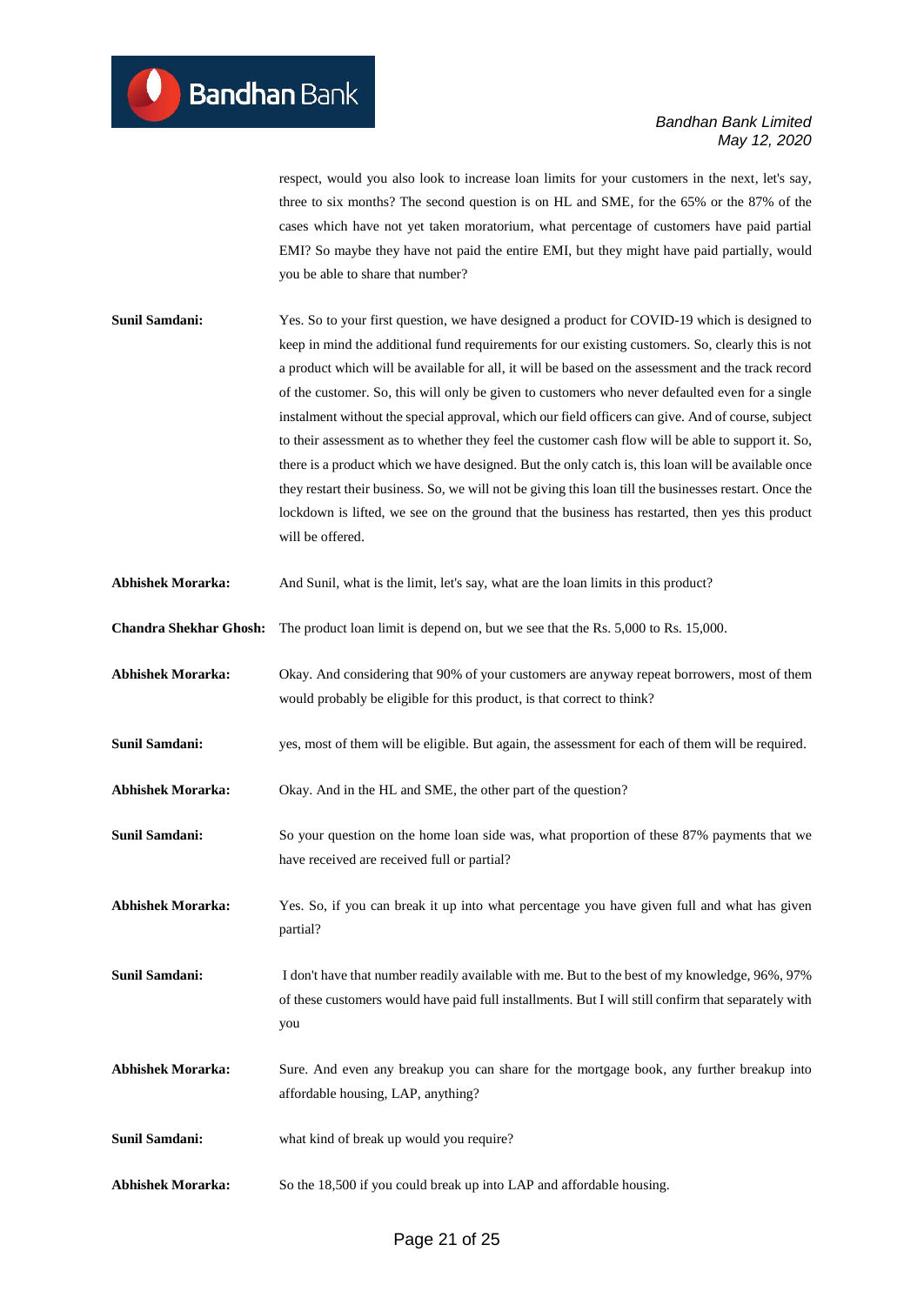| <b>Sudhin Choksey:</b>        | I think the LAP would be around sub-9%. And developer portfolio would be sub-4%, Rest all<br>would be housing.                                                                                                                                                                                                                                                                                                                                                                                                                                                                                                                                                                                                                                             |
|-------------------------------|------------------------------------------------------------------------------------------------------------------------------------------------------------------------------------------------------------------------------------------------------------------------------------------------------------------------------------------------------------------------------------------------------------------------------------------------------------------------------------------------------------------------------------------------------------------------------------------------------------------------------------------------------------------------------------------------------------------------------------------------------------|
| <b>Moderator:</b>             | Thank you. We take the next question from the line of Jay Mundra from B&K Securities. Please<br>go ahead.                                                                                                                                                                                                                                                                                                                                                                                                                                                                                                                                                                                                                                                  |
| <b>Jay Mundra:</b>            | Most of the questions have been answered. Just a clarification and a small question. One, in one<br>of the previous discussions, you mentioned that in the green zone, you have still have not been<br>able to start collection. Is that correct?                                                                                                                                                                                                                                                                                                                                                                                                                                                                                                          |
| <b>Chandra Shekhar Ghosh:</b> | Yes, correct.                                                                                                                                                                                                                                                                                                                                                                                                                                                                                                                                                                                                                                                                                                                                              |
| <b>Jay Mundra:</b>            | Because the commentary from some of the other MFI players suggest that they have started the<br>collection and the business in the select green zone. So, just wanted to double check that.                                                                                                                                                                                                                                                                                                                                                                                                                                                                                                                                                                |
| <b>Chandra Shekhar Ghosh:</b> | So what has happened, and what we feel about it, collection agent cannot reach to the village<br>and the customer cannot come to the office, that is one situation. Some situations where customer<br>is very nearby office, they are coming and paying their installment. And they started to see that<br>how it can be go to reach some of the growth areas with social people are accepted easily or they<br>have created barrier. There is a need of some time on that until lockdown opens. And also, these<br>people, except our staff will go, that village they have not given that start. So, that is that situation<br>now. So that is some of the few areas maybe they're trying to go, but it is very small, not even a<br>mentionable amount. |
| <b>Jay Mundra:</b>            | Sure. And second question is just on pricing. So, let's say, if next year that disbursement, let's<br>say, hypothetically are lower than the efficiency in terms of, you are more conscious. So do you<br>think there is a scope for increasing prices on the MFI book?                                                                                                                                                                                                                                                                                                                                                                                                                                                                                    |
| <b>Chandra Shekhar Ghosh:</b> | It will depend on a lot of things on that. So this is not the right time of this month to say on that.<br>Many things can be like to decide, which they give the chance on that with a couple of more<br>days where the lockdown will be open and situation will come, on the basis of that. Because if<br>lockdown will be open this month is one situation, if it is in June there is a different situation, if<br>it is in July I can fully run the operation, may be the scenario differs. So, that is a long time it<br>will be like to take that decision but must not feel that it will be across the financial year with a<br>low growth rate.                                                                                                     |
| <b>Moderator:</b>             | Thank you. We take the next question from the line of Akash Batani from HDFC Securities.<br>Please go ahead.                                                                                                                                                                                                                                                                                                                                                                                                                                                                                                                                                                                                                                               |
| <b>Akash Batani:</b>          | My first question is on the portion of your loans to NBFCs, where you have not granted a<br>moratorium. So, what would be the reason, I mean, either these NBFCs have not approached<br>you or you have declined, could you sort of delve into that further please?                                                                                                                                                                                                                                                                                                                                                                                                                                                                                        |

Bandhan Bank

U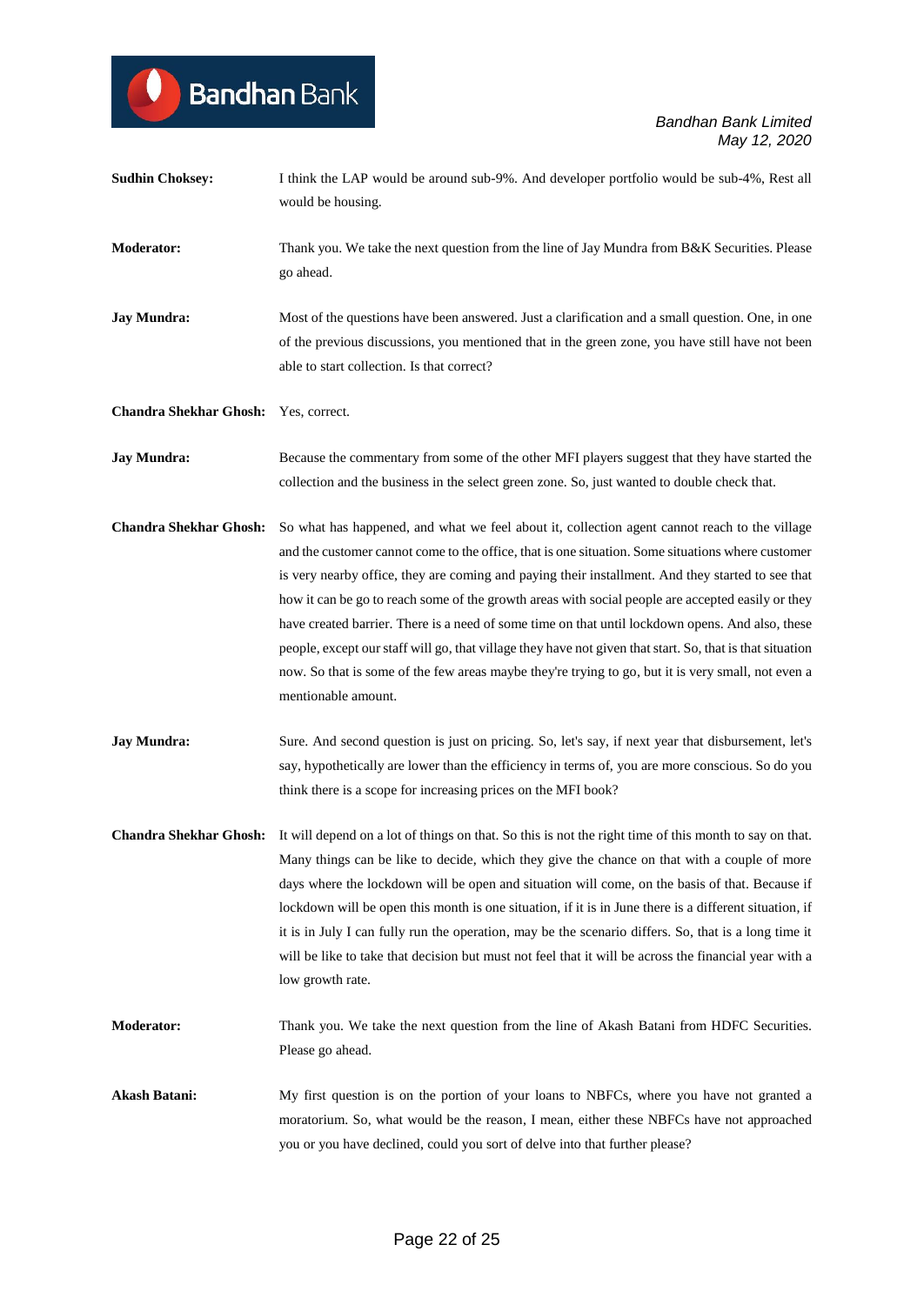

| <b>Sunil Samdani:</b> | They have paid their instalments.                                                                                                                                                                                                                                                                                                                                                                                                                                                                                                                                                                                                                                                                                                                                                                                                                                                              |
|-----------------------|------------------------------------------------------------------------------------------------------------------------------------------------------------------------------------------------------------------------------------------------------------------------------------------------------------------------------------------------------------------------------------------------------------------------------------------------------------------------------------------------------------------------------------------------------------------------------------------------------------------------------------------------------------------------------------------------------------------------------------------------------------------------------------------------------------------------------------------------------------------------------------------------|
| <b>Akash Batani:</b>  | Okay. So they have not opted essentially?                                                                                                                                                                                                                                                                                                                                                                                                                                                                                                                                                                                                                                                                                                                                                                                                                                                      |
| <b>Sunil Samdani:</b> | Yes.                                                                                                                                                                                                                                                                                                                                                                                                                                                                                                                                                                                                                                                                                                                                                                                                                                                                                           |
| <b>Akash Batani:</b>  | Okay. And so in terms of your field operations, do most of your field officers reside within the<br>vicinity of the doorstep service center?                                                                                                                                                                                                                                                                                                                                                                                                                                                                                                                                                                                                                                                                                                                                                   |
| <b>Sunil Samdani:</b> | So, they stay in the doorstep service center, it is a residential model.                                                                                                                                                                                                                                                                                                                                                                                                                                                                                                                                                                                                                                                                                                                                                                                                                       |
| <b>Akash Batani:</b>  | Right. But assuming, is that a significant portion out there who would be not be staying thing<br>within that area and would have wanted to go back during this entire crisis to their hometown?                                                                                                                                                                                                                                                                                                                                                                                                                                                                                                                                                                                                                                                                                               |
| Sunil Samdani:        | So the few people who wanted to go they have gone, and they have returned as well as we are<br>restarting.                                                                                                                                                                                                                                                                                                                                                                                                                                                                                                                                                                                                                                                                                                                                                                                     |
| <b>Akash Batani:</b>  | And lastly, what would be the impact of the standstill classification in terms of, if you could<br>quantify in terms of basis points on NPAs on your GNPA for the quarter?                                                                                                                                                                                                                                                                                                                                                                                                                                                                                                                                                                                                                                                                                                                     |
| <b>Sunil Samdani:</b> | If you can please repeat that question                                                                                                                                                                                                                                                                                                                                                                                                                                                                                                                                                                                                                                                                                                                                                                                                                                                         |
| <b>Akash Batani:</b>  | So, certain accounts that would have slipped but have not slipped because the moratorium is<br>offered?                                                                                                                                                                                                                                                                                                                                                                                                                                                                                                                                                                                                                                                                                                                                                                                        |
| <b>Sunil Samdani:</b> | Yes. So that at a bank level would have been about 20 to 25 basis points.                                                                                                                                                                                                                                                                                                                                                                                                                                                                                                                                                                                                                                                                                                                                                                                                                      |
| <b>Moderator:</b>     | Thank you. We take the next question from the line of Nishant Shan from Macquarie. Please go<br>ahead.                                                                                                                                                                                                                                                                                                                                                                                                                                                                                                                                                                                                                                                                                                                                                                                         |
| <b>Nishant Shah:</b>  | Thanks for the follow-up. Just two quick questions. First, there was a newspaper article today<br>about like RBI working around something related to the hold-co structure. Now, it's not exactly<br>clear whether it's a complete collapse of the three-layer structure or the collapse of the three-<br>layer into the two-layer. But assuming it is a complete collapse, right, a complete collapse like<br>you can just have one single entity doing lending. Are you conceptually okay to forego any<br>future interests in any sort of para-banking activities, because that structure apparently does not<br>allow you to hold any insurance or any other non-lending businesses? So, conceptually, are you<br>fine with that or would you like to have that optionality, preserve that optionality and look to<br>bring down the promoter stake some of the way? That's questions one. |
| Sunil Samdani:        | In fact, we would prefer that if that happens.                                                                                                                                                                                                                                                                                                                                                                                                                                                                                                                                                                                                                                                                                                                                                                                                                                                 |
| <b>Nishant Shah:</b>  | Okay, perfect. That answers that well. And second question regarding TLTRO 2, I think you<br>guys are well positioned to actually go out and participate in that, because you can actually go                                                                                                                                                                                                                                                                                                                                                                                                                                                                                                                                                                                                                                                                                                  |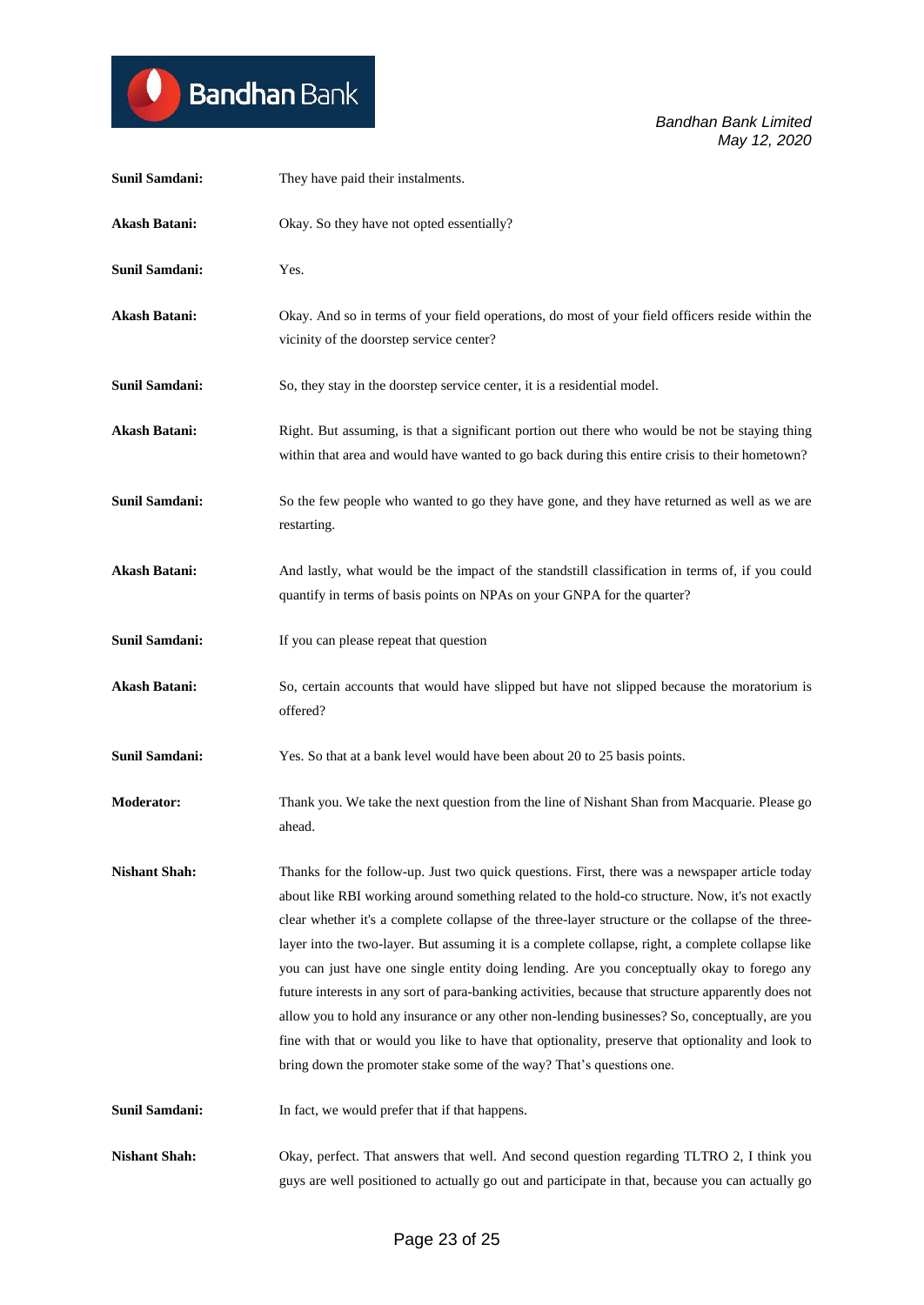and identify those NBFCs in the smaller segment. So have you participated? If yes, would you be able to quantify to what extent have you participated in TLTRO 2?

- **Sunil Samdani:** So we had participated in TLTRO 2, but since it was the new concept, we had restricted it to about Rs. 500 crores.
- **Nishant Shah:** Okay, fair. And one clarification as regarding the green zones. So if I understand correctly, there are no travel restrictions or anything, right, in the green zones?
- **Sunil Samdani:** The lockdown is across.
- **Nishant Shah:** Right. But then because you are a bank structure, wouldn't your collection activities be classified under essential services and therefore be allowed under like, you know, whatever the government permits?
- **Sunil Samdani:** So, yes, we come under the essential services, so we can do our activity. But for our customer, for them to come out of the house and gather at a place, that becomes a challenge. So, till the lockdown is lifted, the free movement for our customers is difficult
- **Nishant Shah:** Okay, fair enough. I guess gathering would be the issue.
- **Sunil Samdani:** Yes.
- **Moderator:** Thank you. We take the next question from the line of Hemant Patel from Alder Capital. Please go ahead.
- **Hemant Patel:** I just had one question on the collection model. I am just trying to understand this that when a lending officer currently services collection group of around 15 people, and you mentioned that one of the options is that he would go around and post lockdown maybe when time is right, start collecting from a group of seven or eight people. Wouldn't that actually increase his time to actually go and meet these groups? Because if I remember right, there are certain limitations as to how much you can travel and how many groups you can actually go to. So in that case, will we be thinking about increasing the employee base in a significant manner or maybe change the collection model from maybe a weekly to a fortnightly?
- **Chandra Shekhar Ghosh:** No, we would like to continue on that weekly, the first point. Second point on that if you see, the group meeting organized and sitting the village not maybe happened some couple of months. So that time there is some pocket we will like to make, maybe the one group of 20 women, 20 women going to maybe the five different groups, and not groups means some of the borrowers house they will collect it and keep it there, my stuff when they go there and give the receipts and taking that money, which is maybe the one way for the temporary we would like to handle on this situation on that. And sometimes what's happened, after few of the days then people also accepted it doesn't weigh on that, and then it will be normalized.